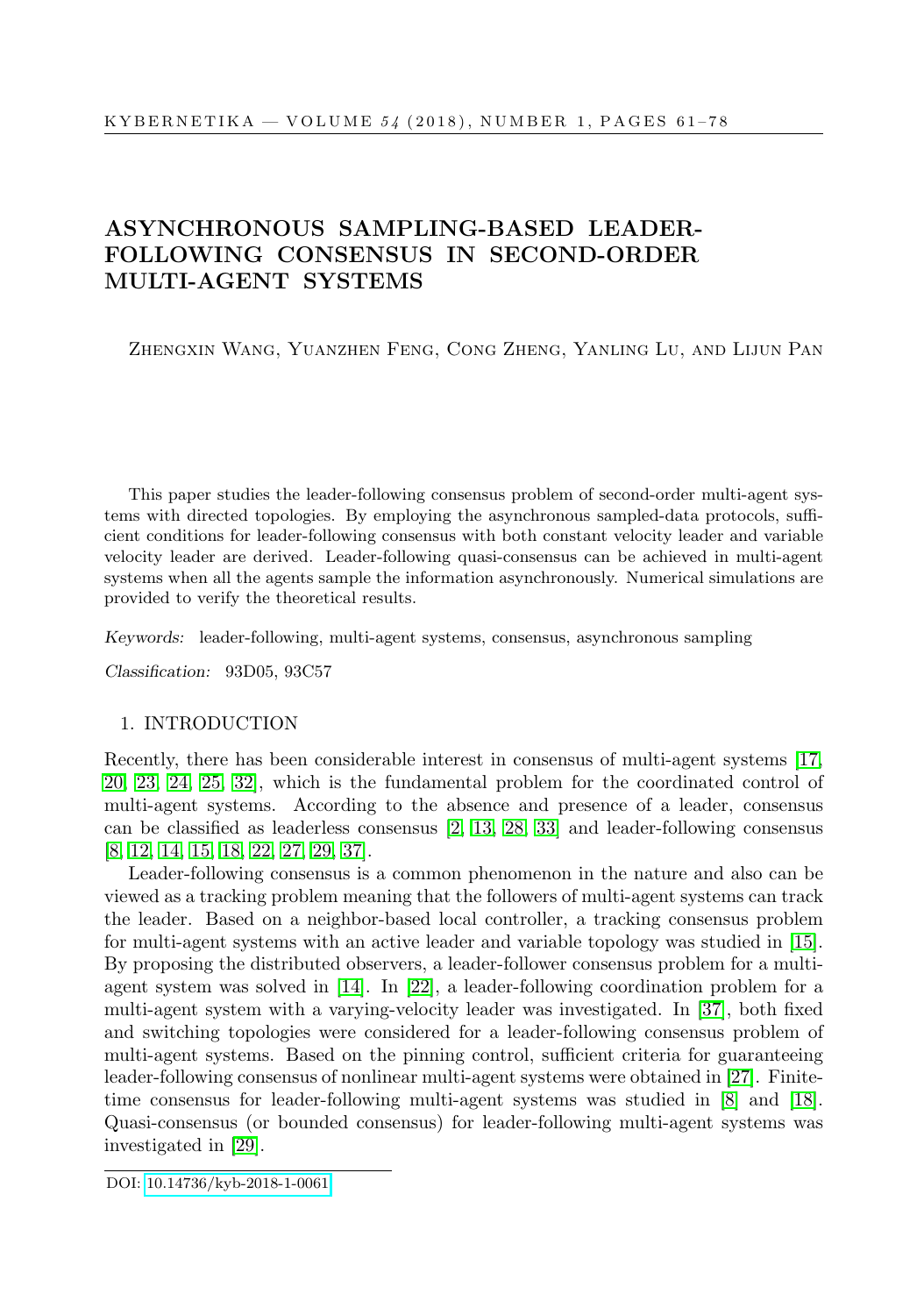Many control schemes have been adopted to solve the consensus problem of multiagent systems, such as pining control, sampling control and impulsive control. Due to the digital technology of controller implementation and low communication cost, sampled-data controls are usually employed for the networked systems. The sampleddata controls of both deterministic sampling [\[5,](#page-15-7) [13,](#page-15-1) [19,](#page-16-10) [35\]](#page-17-1) and stochastic sampling [\[11,](#page-15-8) [26\]](#page-16-11) are effective to consensus for multi-agent systems. Most sampling controls of the aforementioned results are synchronous, that is, all the agents sample the information at the same sampling instants. Asynchronous sampling, means that all the agents differ in the sampling instants, is more practical than synchronous sampling. Therefore, a number of literatures studied the consensus problems of multi-agent systems by adopting asynchronous sampling controls. Generally, two kinds of asynchronous sampling schemes have been proposed. One is that all the agents have different sampling instants with each other but each agent and its neighbours must sample the information synchronously at each itself sampling instant [\[5,](#page-15-7) [6\]](#page-15-9). The other type demands that all the agents differ in their sampling instants and each agent only samples the information at its own sampling instants [\[3,](#page-15-10) [31,](#page-16-12) [36\]](#page-17-2). Motivated by the most recent work of [\[3\]](#page-15-10), this paper employs the asynchronous sampled-data protocols to solve the leader-following consensus problems for second-order multi-agent systems.

Usually, consensus or complete synchronization is an objective for the networked systems  $[9, 13, 23, 27, 28, 32]$  $[9, 13, 23, 27, 28, 32]$  $[9, 13, 23, 27, 28, 32]$  $[9, 13, 23, 27, 28, 32]$  $[9, 13, 23, 27, 28, 32]$  $[9, 13, 23, 27, 28, 32]$ . As the heterogeneity of self-dynamics  $[3, 10, 30]$  $[3, 10, 30]$  $[3, 10, 30]$  or the asynchronization of information update [\[29,](#page-16-9) [34\]](#page-16-14), complete consensus of the networked systems usually can not be reached if only static controls are adopted. Instead, only quasi-consensus (-synchronization) or bounded consensus (synchronization) in the networked systems can be achieved. By applying the asynchronous sampling protocols, this paper investigates the leader-following quasi-consensus problems of second-order multi-agent systems over the directed topologies.

The main contributions are listed as follows. First, asynchronous sampled-data-based protocols are proposed. All the agents differ in sampling instants. Furthermore, each agent is only sampled at its own sampling instants and not available at sampling instants of its neighbours. Second, sufficient criteria for leader-following quasi-consensus of multiagent systems are derived. The leaders with both constant velocity and variable velocity are considered. In addition, the upper bound of quasi-consensus errors is solved.

The rest of this paper is organized as follows. Section 2 provides some preliminaries. In Section 3, the problem is first formulated. Next, sampling-based leader-following consensus is solved for second-order multi-agent systems with a leader of constant velocity. Then, second-order multi-agent systems with a leader of variable velocity are further studied. Some sufficient conditions for leader-following quasi-consensus are derived. Some simulation results are given to illustrate the theoretical results in Section 4. Finally, conclusions are summarized in Section 5.

#### 2. PRELIMINARIES

In this section, notations, basic concepts of graph theory and supporting lemmas are introduced.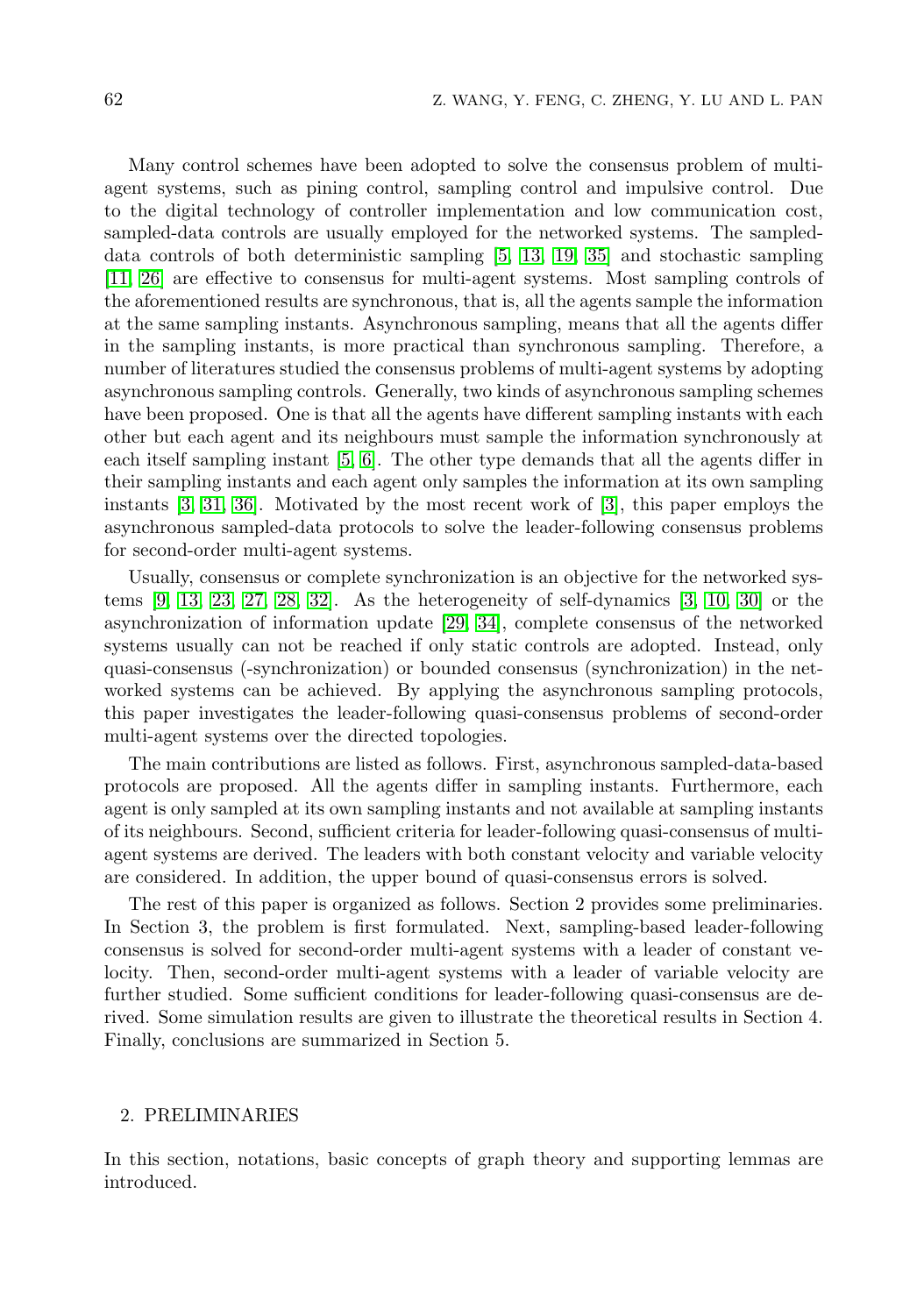## 2.1. Notations

The following notations are adopted throughout the paper.  $\mathbb{R}^n$  denotes the *n*-dimensional Euclidian space,  $\mathbb{R}^{n \times m}$  is the set of all  $n \times m$  real matrices. Let  $0_n$  be the  $n \times 1$  column vector with all entries equal to zero. Let  $O_n$  and  $I_n$  be the  $n \times n$  zero matrix and identity matrix, respectively. diag $\{A_1, A_2, \ldots, A_n\}$  denotes a block-diagonal matrix with square matrix  $A_i$  being its ith diagonal block matrix.  $A<sup>T</sup>$  means transpose for a real matrix A. The symbol ∗ in a symmetric matrix represents the symmetric elements. The matrix inequality  $P > 0$  means that the symmetric matrix P is positive definite. Let  $\lambda_{\min}(P)$ and  $\lambda_{\text{max}}(P)$  be the minimal and maximal eigenvalues of a symmetric square matrix P, respectively. Denote the Euclidian norm by  $||x||$  for all  $x \in \mathbb{R}^n$ .

#### 2.2. Graph theory

Let  $\mathcal{G} = (\mathcal{V}, \mathcal{E}, \mathcal{A})$  be a digraph with the set of vertices  $\mathcal{V} = {\nu_1, \nu_2, \dots, \nu_N}$ , the set of edges  $\mathcal{E} \subseteq \mathcal{V} \times \mathcal{V}$ , and a weighted adjacency matrix  $\mathcal{A} = [a_{ij}]_{N \times N} \in \mathbb{R}^{\tilde{N} \times N}$  with  $a_{ij} \geq 0$ . An directed edge from  $\nu_i$  to  $\nu_i$  of G is denoted by the ordered pair of vertices  $e_{ji} = (\nu_j, \nu_i)$ .  $e_{ji} \in \mathcal{E}$  if and only if  $a_{ij} > 0$ . It is assumed that  $a_{ii} = 0$ . The set of neighbors of vertex  $\nu_i$  is represented as  $\mathcal{N}_i = {\nu_j | e_{ji} \in \mathcal{E}}$ . A directed path from  $\nu_j$  to  $\nu_i$  is a sequence of distinct vertices  $\{\nu_{\ell_1}, \nu_{\ell_2}, \ldots, \nu_{\ell_r}\}\$  with  $\nu_{\ell_1} = \nu_j$  and  $\nu_{\ell_r} = \nu_i$  such that  $(\nu_{\ell_i}, \nu_{\ell_{i+1}}) \in \mathcal{E}, i = 1, 2, \ldots, \ell$ . A digraph G has a spanning tree if there exists at least one vertex which has a directed path to all the other vertices in digraph  $\mathcal{G}$ . The Laplacian matrix  $L = [l_{ij}]_{N \times N}$  of graph G is defined as  $l_{ii} = \sum_{j \neq i} a_{ij}$  and  $l_{ij} = -a_{ij}$ for  $i \neq j$ .

#### 2.3. Supporting lemmas

<span id="page-2-0"></span>**Lemma 2.1.** (Gu et al. [\[7\]](#page-15-13)) For any positive definite matrix  $M \in \mathbb{R}^{n \times n}$  and a scalar  $\rho$ , and vector function  $z : [0, \rho] \to \mathbb{R}^n$  such that the integrations in the following are well defined, then one has

$$
\rho \int_0^{\rho} z^T(t) M z(t) dt \ge \left( \int_0^{\rho} z(t) dt \right)^T M \left( \int_0^{\rho} z(t) dt \right).
$$

<span id="page-2-1"></span>**Lemma 2.2.** (Park et al. [\[21\]](#page-16-15)) For given positive integers n and m, a scalar  $\lambda \in (0,1)$ , a given  $n \times n$  matrix  $R > 0$ , two matrices  $W_1$  and  $W_2$  in  $\mathbb{R}^{n \times m}$ , and for all  $\xi \in \mathbb{R}^m$ , define the function  $f(\lambda, R)$  as

$$
f(\lambda, R) = \frac{1}{\lambda} \xi^T W_1^T R W_1 \xi + \frac{1}{1 - \lambda} \xi^T W_2^T R W_2 \xi.
$$

<span id="page-2-2"></span>If there exists a matrix  $S \in \mathbb{R}^{n \times n}$  such that  $\begin{bmatrix} R & S \\ \vdots & R \end{bmatrix}$ ∗ R  $\bigg] > 0$ , then the following inequality holds

$$
\min_{\lambda \in (0,1)} f(\lambda, R) \ge \xi^T \left[ \begin{array}{c} W_1 \\ W_2 \end{array} \right]^T \left[ \begin{array}{cc} R & S \\ * & R \end{array} \right] \left[ \begin{array}{c} W_1 \\ W_2 \end{array} \right] \xi.
$$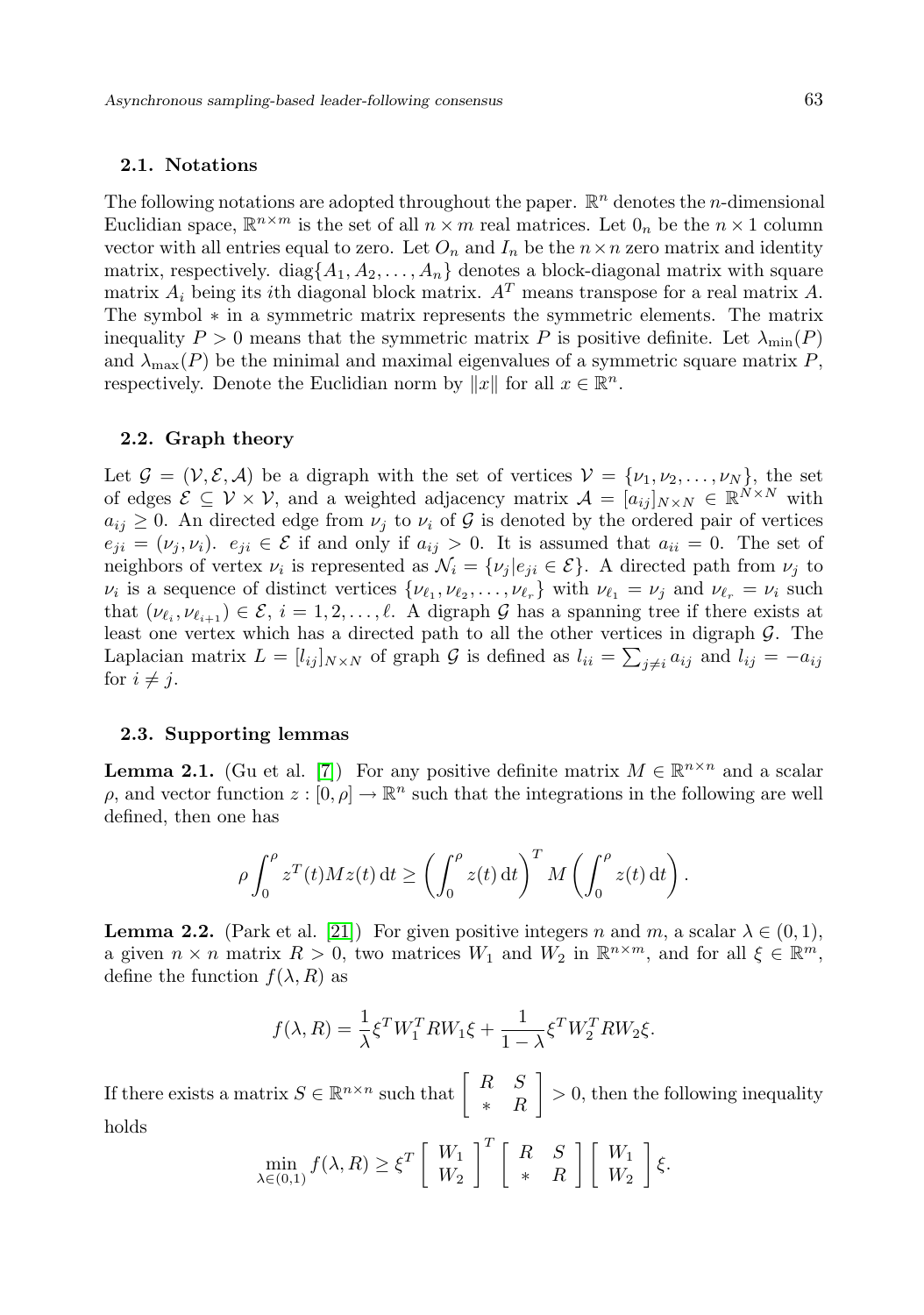Lemma 2.3. (Boyd et al. [\[1\]](#page-14-1)) The following linear matrix inequality (LMI)

$$
\left[\begin{array}{cc} Q(x) & S(x) \\ S^T(x) & R(x) \end{array}\right] > 0,
$$

where  $Q(x) = Q^T(x)$ ,  $R(x) = R^T(x)$ , is equivalent to either of the following conditions: (1)  $Q(x) > 0$ ,  $R(x) - S<sup>T</sup>(x)Q<sup>-1</sup>(x)S(x) > 0$ ; (2)  $R(x) > 0$ ,  $Q(x) - S(x)R^{-1}(x)S^{T}(x) > 0$ .

<span id="page-3-2"></span>**Lemma 2.4.** (Horn and Johnson [\[16\]](#page-15-14)) Let  $A \in \mathbb{R}^{n \times n}$  be a real symmetric matrix. One has

$$
\lambda_{\min}(A)x^T x \le x^T A x \le \lambda_{\max}(A)x^T x, \text{ for all } x \in \mathbb{R}^n.
$$

#### 3. MAIN RESULTS

In this section, leader-following quasi-consensus in multi-agent systems with asynchronous sampling information is studied. Sufficient conditions for guaranteeing quasi-consensus are presented.

#### 3.1. Model formulation

Consider a second-order multi-agent system composed of N agents. The dynamics of the ith agent is governed by the following second-order equations

<span id="page-3-0"></span>
$$
\begin{cases} \n\dot{x}_i(t) = v_i(t), \\ \n\dot{v}_i(t) = u_i(t), \n\end{cases} \n\quad i = 1, 2, ..., N,
$$
\n(1)

where  $x_i(t), v_i(t)$  and  $u_i(t) \in \mathbb{R}^n$  are the position state, velocity state and control protocol of the ith node, respectively.

The leader of multi-agent system [\(1\)](#page-3-0) is described by

<span id="page-3-1"></span>
$$
\dot{x}_0(t) = v_0(t),
$$
\n(2)

where  $x_0(t), v_0(t) \in \mathbb{R}^n$  are the position and velocity states of the leader, respectively.

**Definition 3.1.** The multi-agent system [\(1\)](#page-3-0) is said to achieve leader-following consensus with the leader [\(2\)](#page-3-1) if

$$
\lim_{t \to \infty} ||x_i(t) - x_0(t)|| = 0 \text{ and } \lim_{t \to \infty} ||v_i(t) - v_0(t)|| = 0,
$$

hold for all initial values,  $i = 1, 2, \ldots, N$ .

Definition 3.2. The multi-agent system [\(1\)](#page-3-0) is said to achieve leader-following quasi-consensus with the leader [\(2\)](#page-3-1) if there exists a constant  $\varepsilon > 0$  such that

$$
\lim_{t \to \infty} ||x_i(t) - x_0(t)|| \le \varepsilon \text{ and } \lim_{t \to \infty} ||v_i(t) - v_0(t)|| \le \varepsilon,
$$

hold for all initial values,  $i = 1, 2, \ldots, N$ .

For simplicity of theoretical analysis, let the dimension of all agents be  $n = 1$ . However, the results still hold for  $n > 1$  by applying the Kronecker product.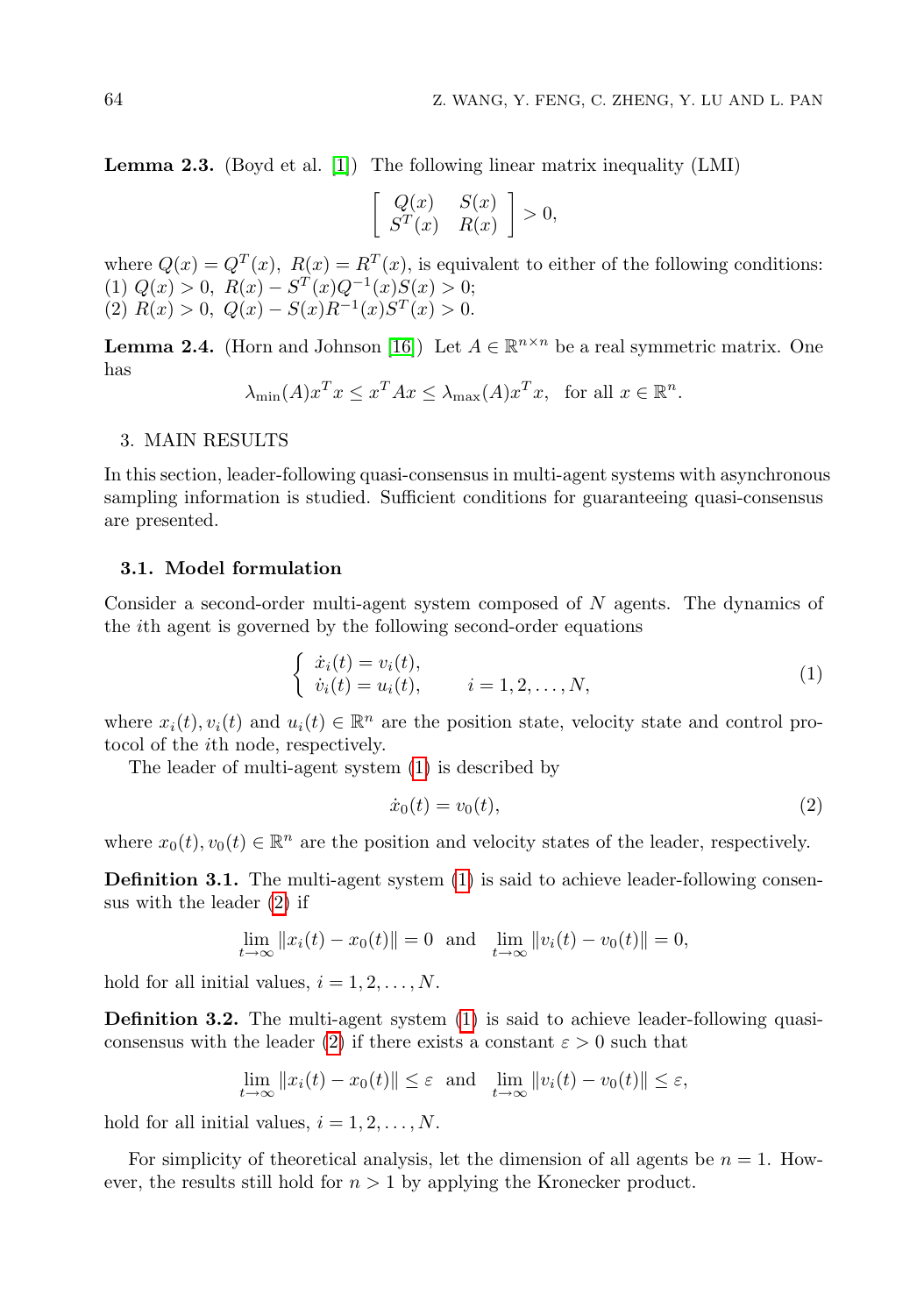# 3.2. Sampling-based leader-following consensus of second-order multi-agent systems with a leader of constant velocity

It is assumed that the velocity of the leader is a constant  $v_0(t) \equiv v_0$ . Consider an asynchronous sampled-data protocol which has different sampling instants for different agents. That is, suppose that the sampling instants of agent i are  $\{t_k^i\}_{i=0}^\infty$  satisfying  $0 = t_0^i < t_1^i < t_2^i < \cdots < t_k^i < \cdots$ ,  $\lim_{k \to \infty} t_k^i = \infty$  and  $0 < t_{k+1}^i - t_k^i \le h_i$  with  $h_i$  being the upper bound of sampling period,  $i = 0, 1, 2, \ldots, N$ . Let  $h = \max\{h_0, h_1, h_2, \ldots, h_N\}$ . Specifically, the following consensus protocol is employed,

<span id="page-4-0"></span>
$$
u_i(t) = \alpha \sum_{j \in \mathcal{N}_i} a_{ij} \left[ x_j(t_{k_j(t)}^j) - x_i(t_k^i) \right] + \beta \sum_{j \in \mathcal{N}_i} a_{ij} \left[ v_j(t_{k_j(t)}^j) - v_i(t_k^i) \right] + d_i \left[ \alpha(x_0(t_{k_0(t)}^0) - x_i(t_k^i)) + \beta(v_0 - v_i(t_k^i)) \right],
$$
\n(3)

for  $t \in [t_k^i, t_{k+1}^i), k \in \mathbb{N}, i = 1, 2, ..., N$ , where  $\alpha$  and  $\beta$  are coupling strengths,  $d_i$  is the pinning gain.  $d_i > 0$  if the *i*th agent is pinned by the leader, otherwise  $d_i = 0$ .  $k_j(t) = \max\{k | t_k^j \leq t\}$  means that the latest sampling information of node j is  $k_j(t)$ th sampling at time t.

Remark 3.3. Based on the asynchronous sampled-data protocol [\(3\)](#page-4-0), the sampling instants of all the agents are different with each other. Specifically, all the agents need not share the same sampling instants. In other words, if  $t_k^i$  is the k<sup>th</sup> sampling instant for the agent *i*, then  $t_k^i$  may be not the sampling instant for the agent *j*. For  $t \in [t_k^i, t_{k+1}^i)$ , the agent i has completed the kth sampling, but the agent j has completed the  $k_i(t)$ th sampling at instant  $t$ . In a word, each agent is only sampled at its own sampling instants and not available at sampling instants of its neighbours.

Let  $\hat{x}_i(t) = x_i(t) - x_0(t)$  and  $\hat{v}_i(t) = v_i(t) - v_0$ . It follows from leader-following multi-agent systems  $(1) - (2)$  $(1) - (2)$  $(1) - (2)$  and the protocol  $(3)$  that

$$
\begin{cases}\n\dot{\hat{x}}_i(t) = \hat{v}_i(t), \\
\dot{\hat{v}}_i(t) = \alpha \sum_{j \in \mathcal{N}_i} a_{ij} \left[ \hat{x}_j(t_{k_j(t)}^j) - \hat{x}_i(t_k^i) \right] + \beta \sum_{j \in \mathcal{N}_i} a_{ij} \left[ \hat{v}_j(t_{k_j(t)}^j) - \hat{v}_i(t_k^i) \right] \\
- d_i \left[ \alpha \hat{x}_i(t_k^i) + \beta \hat{v}_i(t_k^i) \right] + \delta_i(t), \quad t \in [t_k^i, t_{k+1}^i),\n\end{cases}
$$
\n(4)

where

$$
\delta_i(t) = \alpha \sum_{j \in \mathcal{N}_i} a_{ij} \left[ x_0(t_{k_j(t)}^j) - x_0(t_k^i) \right] + \alpha d_i \left[ x_0(t_{k_0(t)}^0) - x_0(t_k^i) \right], \ i = 1, 2, \dots, N.
$$

Let  $\tau_i(t) = t - t_k^i$  for  $t \in [t_k^i, t_{k+1}^i), i = 1, 2, ..., N$ . For  $t \in [t_k^i, t_{k+1}^i)$ , one has

<span id="page-4-1"></span>
$$
\begin{cases}\n\dot{\widehat{x}}_i(t) = \widehat{v}_i(t), \\
\dot{\widehat{v}}_i(t) = -\alpha \sum_{j=1}^N l_{ij} \widehat{x}_j(t - \tau_j(t)) - \beta \sum_{j=1}^N l_{ij} \widehat{v}_j(t - \tau_j(t)) \\
-\alpha d_i \widehat{x}_i(t - \tau_i(t)) - \beta d_i \widehat{v}_i(t - \tau_i(t)) + \delta_i(t), \quad i = 1, 2, ..., N.\n\end{cases}
$$
\n(5)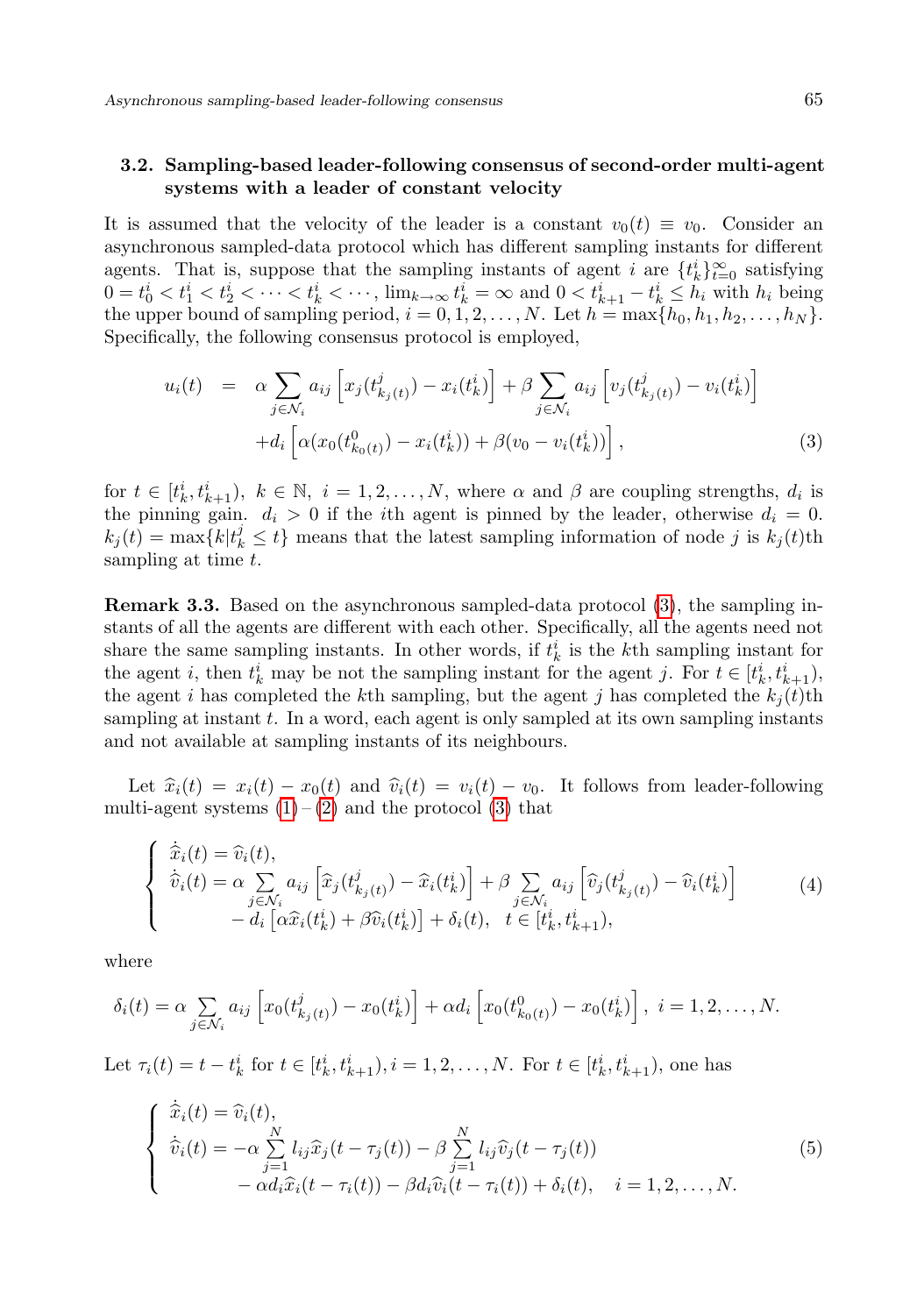Let  $D = \text{diag}\{d_1, d_2, \ldots, d_N\}$  and  $H = L + D$  with N column vectors denoted by  $h_1, h_2, \ldots, h_N$ . Let  $\hat{x}(t) = [\hat{x}_1(t), \hat{x}_2(t), \ldots, \hat{x}_N(t)]^T$ ,  $\hat{v}(t) = [\hat{v}_1(t), \hat{v}_2(t), \ldots, \hat{v}_N(t)]^T$ <br>and  $\delta(t) = [\delta_1(t), \delta_2(t), \ldots, \delta_N(t)]^T$ . Then (5) can be rewritten as the following compact and  $\delta(t) = [\delta_1(t), \delta_2(t), \dots, \delta_N(t)]^T$ . Then, [\(5\)](#page-4-1) can be rewritten as the following compact matrix form as

<span id="page-5-0"></span>
$$
\begin{cases}\n\dot{\hat{x}}(t) = \hat{v}(t), \\
\dot{\hat{v}}(t) = -\alpha \sum_{j=1}^{N} \hbar_j \hat{x}_j(t - \tau_j(t)) - \beta \sum_{j=1}^{N} \hbar_j \hat{v}_j(t - \tau_j(t)) + \delta(t).\n\end{cases} \tag{6}
$$

Denote  $H_j = [0_N, \ldots, 0_N]$  ${j-1}$  $, h_j, 0_N, \ldots, 0_N$  ${\overline{N-j}}$  $], j = 1, 2, \ldots, N.$  Rewrite system [\(6\)](#page-5-0) as

$$
\begin{cases}\n\dot{\widehat{x}}(t) = \widehat{v}(t), \\
\dot{\widehat{v}}(t) = -\alpha \sum_{j=1}^{N} H_j \widehat{x}(t - \tau_j(t)) - \beta \sum_{j=1}^{N} H_j \widehat{v}(t - \tau_j(t)) + \delta(t).\n\end{cases}
$$
\n(7)

Let  $\eta(t) = [\hat{x}^T(t), \hat{v}^T(t)]^T$ . Then, one can obtain the following compact system for  $t \ge 0$ ,

<span id="page-5-3"></span>
$$
\dot{\eta}(t) = B\eta(t) - \sum_{n=1}^{N} C_n \eta(t - \tau_n(t)) + \Delta(t),
$$
\n(8)

where

$$
B = \left[ \begin{array}{cc} O_N & I_N \\ O_N & O_N \end{array} \right], \quad C_n = \left[ \begin{array}{cc} O_N & O_N \\ \alpha H_n & \beta H_n \end{array} \right], \quad \Delta(t) = \left[ \begin{array}{c} 0_N \\ \delta(t) \end{array} \right].
$$

<span id="page-5-2"></span>Assumption 3.4. The leader has a directed path to each follower.

<span id="page-5-4"></span>**Theorem 3.5.**  $\delta(t)$  is bounded if  $v_0(t) \equiv v_0$  and  $t_{k+1}^i - t_k^i \leq h$  for  $i = 1, 2, ..., N$ ,  $k = 1, 2, \ldots$ , where  $h, v_0$  are given constants.

P r o o f. It follows from the definition of  $\delta_i(t)$  that

<span id="page-5-1"></span>
$$
\|\delta_i(t)\| = \left\| \alpha \sum_{j \in \mathcal{N}_i} a_{ij} \left[ x_0(t_{k_j(t)}^j) - x_0(t_k^i) \right] + \alpha d_i \left[ x_0(t_{k_0(t)}^0) - x_0(t_k^i) \right] \right\|
$$
  

$$
\leq \alpha \sum_{j \in \mathcal{N}_i} a_{ij} \left\| x_0(t_{k_j(t)}^j) - x_0(t_k^i) \right\| + \alpha d_i \left\| x_0(t_{k_0(t)}^0) - x_0(t_k^i) \right\|. \tag{9}
$$

Since  $|t_{k_j(t)}^j - t_k^i| < h$  and  $|t_{k_0(t)}^0 - t_k^i| < h$ , one has  $||x_0(t_k^j)||$  $\left\|x_0(t_{k_0(t)}^0) - x_0(t_k^i)\right\| \leq \|v_0\|h.$  According to [\(9\)](#page-5-1), one derives  $\left\| \frac{d^{j}}{k_{j}(t)} \right\| - x_{0}(t_{k}^{i}) \right\| \leq \|v_{0}\| h$  and

$$
\|\delta_i(t)\| \le \alpha h \left(\sum_{j \in \mathcal{N}_i} a_{ij} + d_i\right) \|v_0\| = \alpha h \|v_0\| (l_{ii} + d_i), \quad i = 1, 2, \dots, N. \tag{10}
$$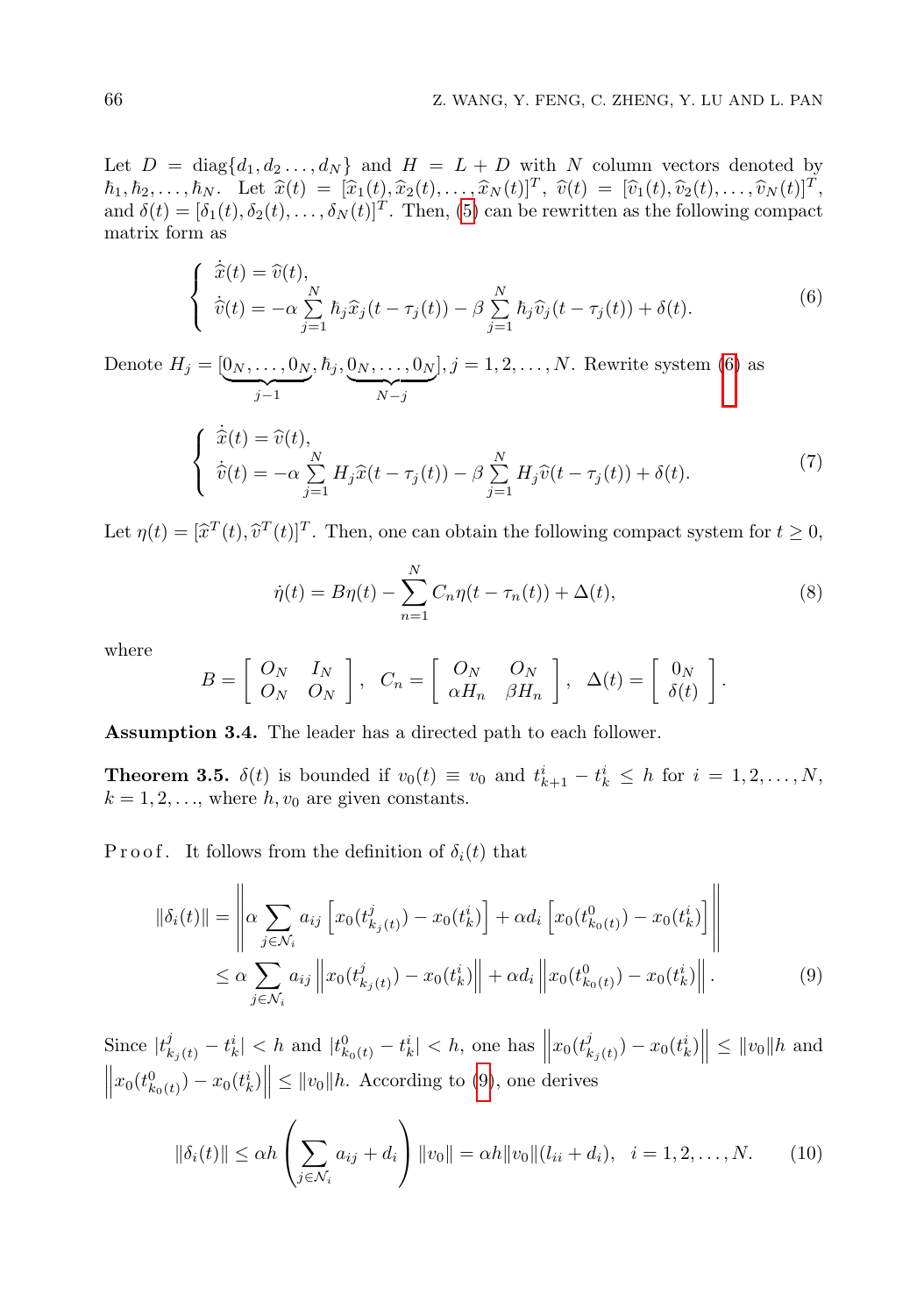Therefore, there exists a positive constant  $\delta$  such that  $\|\Delta(t)\| = \|\delta(t)\| \leq \delta$ .  $\Box$ 

Similar to [\[3\]](#page-15-10), denote a block entry matrix composed of  $2N + 2$  blocks by

$$
\mathbb{I}_n = [\underbrace{O_{2N}, \ldots, O_{2N}}_{n-1}, I_{2N}, \underbrace{O_{2N}, \ldots, O_{2N}}_{2N+2-n}].
$$

Let  $\mathbb{I}_{m,n} = \mathbb{I}_m - \mathbb{I}_n$ .

<span id="page-6-1"></span>**Theorem 3.6.** Suppose that Assumption [3.4](#page-5-2) holds. For given constants  $a > 0$  and  $h_n > 0$ , the trajectories of system [\(8\)](#page-5-3) exponentially converge into a compact set

$$
E = \left\{ e \in \mathbb{R}^{2N} \, \middle| \, \|e\| \le \sqrt{\frac{b\delta^2}{a\lambda_{\min}(P)}} \, \right\}
$$

if there exist matrices  $P > 0$ ,  $Q_n > 0$ ,  $R_n > 0$ ,  $S_n$  and a constant  $b > 0$  such that

<span id="page-6-0"></span>
$$
\begin{bmatrix}\nR_n & S_n \\
* & R_n\n\end{bmatrix} > 0, \quad \begin{bmatrix}\n\Psi & \Phi^T \mathcal{R}_1 \\
* & -\mathcal{R}_2\n\end{bmatrix} < 0,\n\tag{11}
$$

where

$$
\Phi = B\mathbb{I}_{1} - \sum_{n=1}^{N} C_{n} \mathbb{I}_{1+N+n} + \mathbb{I}_{2N+2},
$$
\n
$$
\Omega_{n} = \begin{bmatrix} \mathbb{I}_{1+N+n,1+n} \\ \mathbb{I}_{1,1+N+n} \end{bmatrix}^{T} \begin{bmatrix} R_{n} & S_{n} \\ * & R_{n} \end{bmatrix} \begin{bmatrix} \mathbb{I}_{1+N+n,1+n} \\ \mathbb{I}_{1,1+N+n} \end{bmatrix}, \quad n = 1, 2, \ldots, N,
$$
\n
$$
\Psi = \mathbb{I}_{1}^{T} P \Phi + \Phi^{T} P \mathbb{I}_{1} + \mathbb{I}_{1}^{T} \left( aP + \sum_{n=1}^{N} Q_{n} \right) \mathbb{I}_{1} - \sum_{n=1}^{N} e^{-ah_{n}} \mathbb{I}_{1+n}^{T} Q_{n} \mathbb{I}_{1+n}
$$
\n
$$
- \sum_{n=1}^{N} e^{-ah_{n}} \Omega_{n} - b \mathbb{I}_{2N+2}^{T} \mathbb{I}_{2N+2},
$$
\n
$$
\mathcal{R}_{1} = [h_{1} R_{1}, h_{2} R_{2}, \ldots, h_{N} R_{N}],
$$
\n
$$
\mathcal{R}_{2} = \text{diag} \{R_{1}, R_{2}, \ldots, R_{N} \}.
$$

Proof. Construct Lyapunov–Krasovskii functional

$$
V(t, \eta(t)) = V_1(t, \eta(t)) + V_2(t, \eta(t)) + V_3(t, \eta(t)),
$$
\n(12)

where

$$
V_1(t, \eta(t)) = \eta^T(t) P \eta(t),
$$
  
\n
$$
V_2(t, \eta(t)) = \sum_{n=1}^N \int_{t-h_n}^t e^{a(s-t)} \eta^T(s) Q_n \eta(s) ds,
$$
  
\n
$$
V_3(t, \eta(t)) = \sum_{n=1}^N h_n \int_{-h_n}^0 \int_{t+\theta}^t e^{a(s-t)} \dot{\eta}^T(s) R_n \dot{\eta}(s) ds d\theta,
$$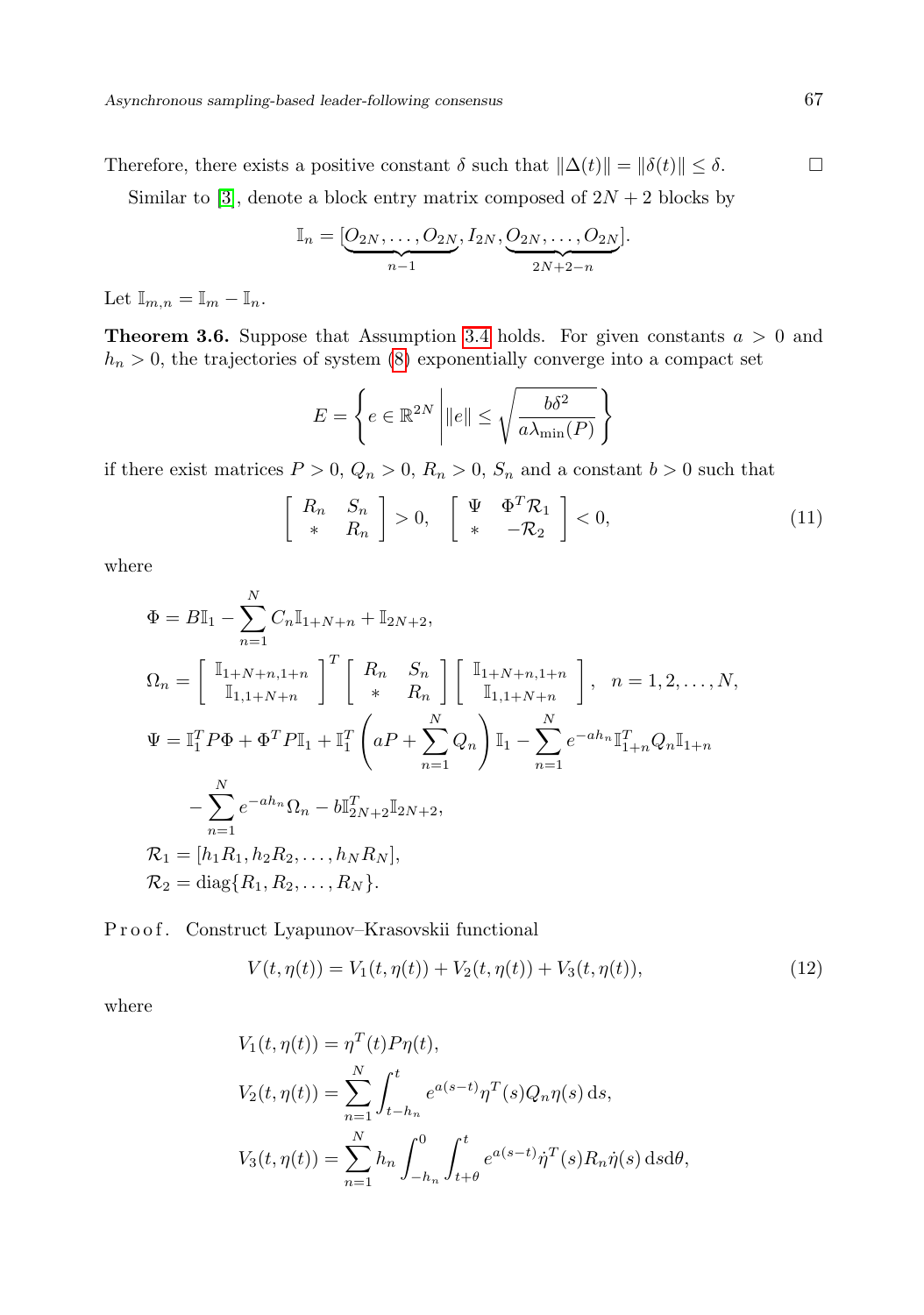with positive definite matrices  $P > 0$ ,  $Q_n > 0$  and  $R_n > 0$ ,  $n = 1, 2, ..., N$ .

Let  $W(t) = \dot{V}(t, \eta(t)) + aV(t, \eta(t)) - b\Delta^{T}(t)\Delta(t)$ . Take the derivative of  $V(t)$  along the trajectory of [\(8\)](#page-5-3), one has

$$
W(t) \le 2\eta^T(t)P\dot{\eta}(t) + \eta^T(t)\left(aP + \sum_{n=1}^N Q_n\right)\eta(t) - \sum_{n=1}^N e^{-ah_n}\eta^T(t - h_n)Q_n\eta(t - h_n) + \sum_{n=1}^N h_n^2\dot{\eta}^T(t)R_n\dot{\eta}(t) - \sum_{n=1}^N e^{-ah_n}h_n\int_{t - h_n}^t \dot{\eta}^T(s)R_n\dot{\eta}(s) ds - b\Delta^T(t)\Delta(t).
$$
\n(13)

Defining the variable

<span id="page-7-1"></span>
$$
y(t) = [\eta^T(t), \gamma_1^T(t), \gamma_2^T(t), \Delta^T(t)]^T,
$$

where  $\gamma_1(t) = [\eta^T(t-h_1), \eta^T(t-h_2), \dots, \eta^T(t-h_N)]^T$  and  $\gamma_2(t) = [\eta^T(t-\tau_1(t)),$  $\eta^{T}(t-\tau_{2}(t)), \ldots, \eta^{T}(t-\tau_{N}(t))]^{T}.$ Based on Lemma [2.1,](#page-2-0) one gets

$$
- h_n \int_{t-h_n}^t \dot{\eta}^T(s) R_n \dot{\eta}(s) ds
$$
  
\n
$$
= - h_n \int_{t-h_n}^{t-\tau_n(t)} \dot{\eta}^T(s) R_n \dot{\eta}(s) ds - h_n \int_{t-\tau_n(t)}^t \dot{\eta}^T(s) R_n \dot{\eta}(s) ds
$$
  
\n
$$
\leq - \frac{h_n}{h_n - \tau_n(t)} [\eta(t-\tau_n(t)) - \eta(t-h_n)]^T R_n [\eta(t-\tau_n(t)) - \eta(t-h_n)]
$$
(14)  
\n
$$
- \frac{h_n}{\tau_n(t)} [\eta(t) - \eta(t-\tau_n(t))]^T R_n [\eta(t) - \eta(t-\tau_n(t))]
$$
  
\n
$$
\leq \frac{-h_n}{h_n - \tau_n(t)} y^T(t) \mathbb{I}_{1+N+n,1+n}^T R_n \mathbb{I}_{1+N+n,1+n} y(t) - \frac{h_n}{\tau_n(t)} y^T(t) \mathbb{I}_{1,1+N+n}^T R_n \mathbb{I}_{1,1+N+n} y(t).
$$

Together with Lemma [2.2,](#page-2-1) one yields

<span id="page-7-0"></span>
$$
-h_n \int_{t-h_n}^t \dot{\eta}^T(s) R_n \dot{\eta}(s) ds \le -y^T(t) \Omega_n y(t), \tag{15}
$$

where

$$
\Omega_n = \left[ \begin{array}{c} \mathbb{I}_{1+N+n,1+n} \\ \mathbb{I}_{1,1+N+n} \end{array} \right]^T \left[ \begin{array}{cc} R_n & S_n \\ * & R_n \end{array} \right] \left[ \begin{array}{c} \mathbb{I}_{1+N+n,1+n} \\ \mathbb{I}_{1,1+N+n} \end{array} \right].
$$

Since  $0 \leq \tau_n(t) < h_n$ ,  $y(t) - y(t - \tau_n(t)) = 0$  if  $\tau_n(t) = 0$ . Therefore, [\(15\)](#page-7-0) holds similarly for

$$
\Omega_n = \left[ \begin{array}{cc} \mathbb{I}_{1,1+n} \\ O_{2N(2N+2)} \end{array} \right]^T \left[ \begin{array}{cc} R_n & S_n \\ * & R_n \end{array} \right] \left[ \begin{array}{c} \mathbb{I}_{1,1+n} \\ O_{2N(2N+2)} \end{array} \right] = \mathbb{I}_{1,1+n}^T R_n \mathbb{I}_{1,1+n}.
$$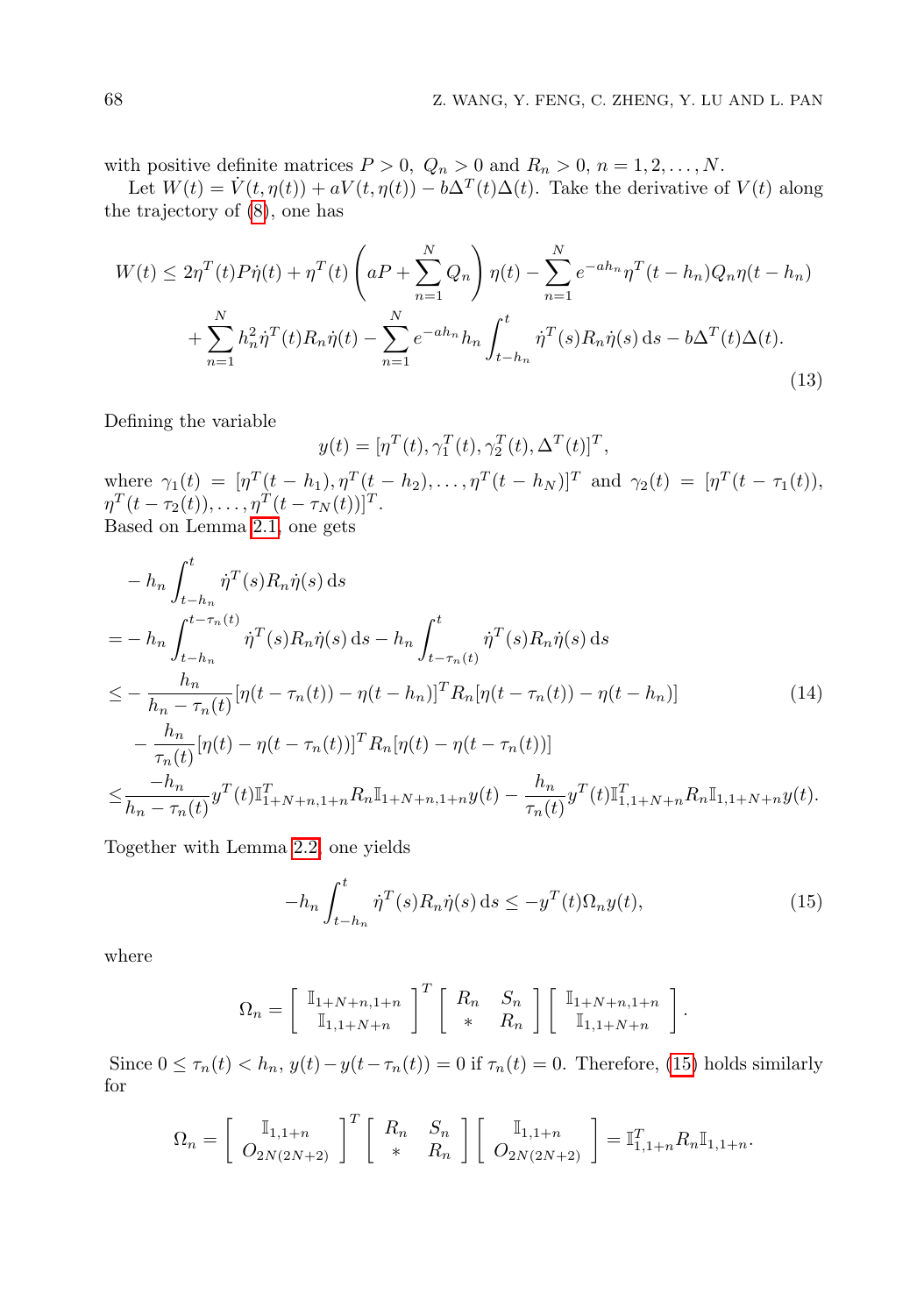Asynchronous sampling-based leader-following consensus 69

Rewrite [\(8\)](#page-5-3) as  $\dot{\eta}(t) = \Phi y(t)$ , where  $\Phi = B \mathbb{I}_1 - \sum_{k=1}^{N} A_k$  $\sum_{n=1}^{\infty} C_n \mathbb{I}_{1+N+n} + \mathbb{I}_{2N+2}$ . Combining  $(13) - (15)$  $(13) - (15)$  $(13) - (15)$  yields

$$
W(t) \le y^T(t) \left[ \Psi + \Phi^T \left( \sum_{n=1}^N h_n^2 R_n \right) \Phi \right] y(t). \tag{16}
$$

According to Lemma [2.3,](#page-2-2)  $\Psi + \Phi^T \left( \sum_{n=1}^N h_n^2 R_n \right) \Phi < 0$  is equivalent to the second inequality of [\(11\)](#page-6-0). Therefore,  $W(t) < 0$  for all  $y(t) \neq 0$ . Applying the comparison principle or Proposition 1 of [\[4\]](#page-15-15) derives  $\lim_{t\to\infty} \eta^T(t) P \eta(t) < b\delta^2/a$ . Furthermore, it follows from Lemma [2.4](#page-3-2) that

$$
\lim_{t \to \infty} \|\eta(t)\|^2 < \frac{b\delta^2}{a\lambda_{\min}(P)}.
$$

Therefore, leader-following quasi-consensus in the multi-agent system [\(1\)](#page-3-0) and the leader [\(2\)](#page-3-1) is achieved.  $\square$ 

# 3.3. Sampling-based leader-following consensus of second-order multi-agent systems with a leader of variable velocity

It is assumed that the velocity of the leader is variable. Assume that the dynamics of the leader is given by

$$
\begin{cases} \n\dot{x}_0(t) = v_0(t), \\ \n\dot{v}_0(t) = a_0(t), \n\end{cases} \n\tag{17}
$$

where  $a_0(t) \in \mathbb{R}$  is continuous and bounded. Apply the consensus control protocol as follows

<span id="page-8-0"></span>
$$
u_i(t) = \alpha \sum_{j \in \mathcal{N}_i} a_{ij} \left[ x_j(t_{k_j(t)}^j) - x_i(t_k^i) \right] + \beta \sum_{j \in \mathcal{N}_i} a_{ij} \left[ v_j(t_{k_j(t)}^j) - v_i(t_k^i) \right] + d_i [\alpha(x_0(t_{k_0(t)}^0) - x_i(t_k^i)) + \beta(v_0(t_{k_0(t)}^0) - v_i(t_k^i))], \tag{18}
$$

for  $t \in [t_k^i, t_{k+1}^i), k \in \mathbb{N}, i = 1, 2, ..., N$ .

Let  $\hat{x}_i(t) = x_i(t) - x_0(t)$  and  $\hat{v}_i(t) = v_i(t) - v_0(t)$ . It follows from leader-following multi-agent systems  $(1) - (2)$  $(1) - (2)$  $(1) - (2)$  and the protocol  $(3)$  that

$$
\begin{cases}\n\dot{\widehat{x}}_i(t) = \widehat{v}_i(t) \\
\dot{\widehat{v}}_i(t) = \alpha \sum_{j \in \mathcal{N}_i} a_{ij} \left[ \widehat{x}_j(t_{k_j(t)}^j) - \widehat{x}_i(t_k^i) \right] + \beta \sum_{j \in \mathcal{N}_i} a_{ij} \left[ \widehat{v}_j(t_{k_j(t)}^j) - \widehat{v}_i(t_k^i) \right] \\
- d_i(\alpha \widehat{x}_i(t_k^i) + \beta \widehat{v}_i(t_k^i)) + \widetilde{\delta}_i(t), \quad t \in [t_k^i, t_{k+1}^i),\n\end{cases}
$$
\n(19)

where

$$
\widetilde{\delta}_{i}(t) = \alpha \sum_{j \in \mathcal{N}_{i}} a_{ij} \left[ x_{0}(t_{k_{j}(t)}^{j}) - x_{0}(t_{k}^{i}) \right] + \beta \sum_{j \in \mathcal{N}_{i}} a_{ij} \left[ v_{0}(t_{k_{j}(t)}^{j}) - v_{0}(t_{k}^{i}) \right] \n+ \alpha d_{i} \left[ x_{0}(t_{k_{0}(t)}^{0}) - x_{0}(t_{k}^{i}) \right] + \beta d_{i} \left[ v_{0}(t_{k_{0}(t)}^{0}) - v_{0}(t_{k}^{i}) \right], \quad i = 1, 2, ..., N.
$$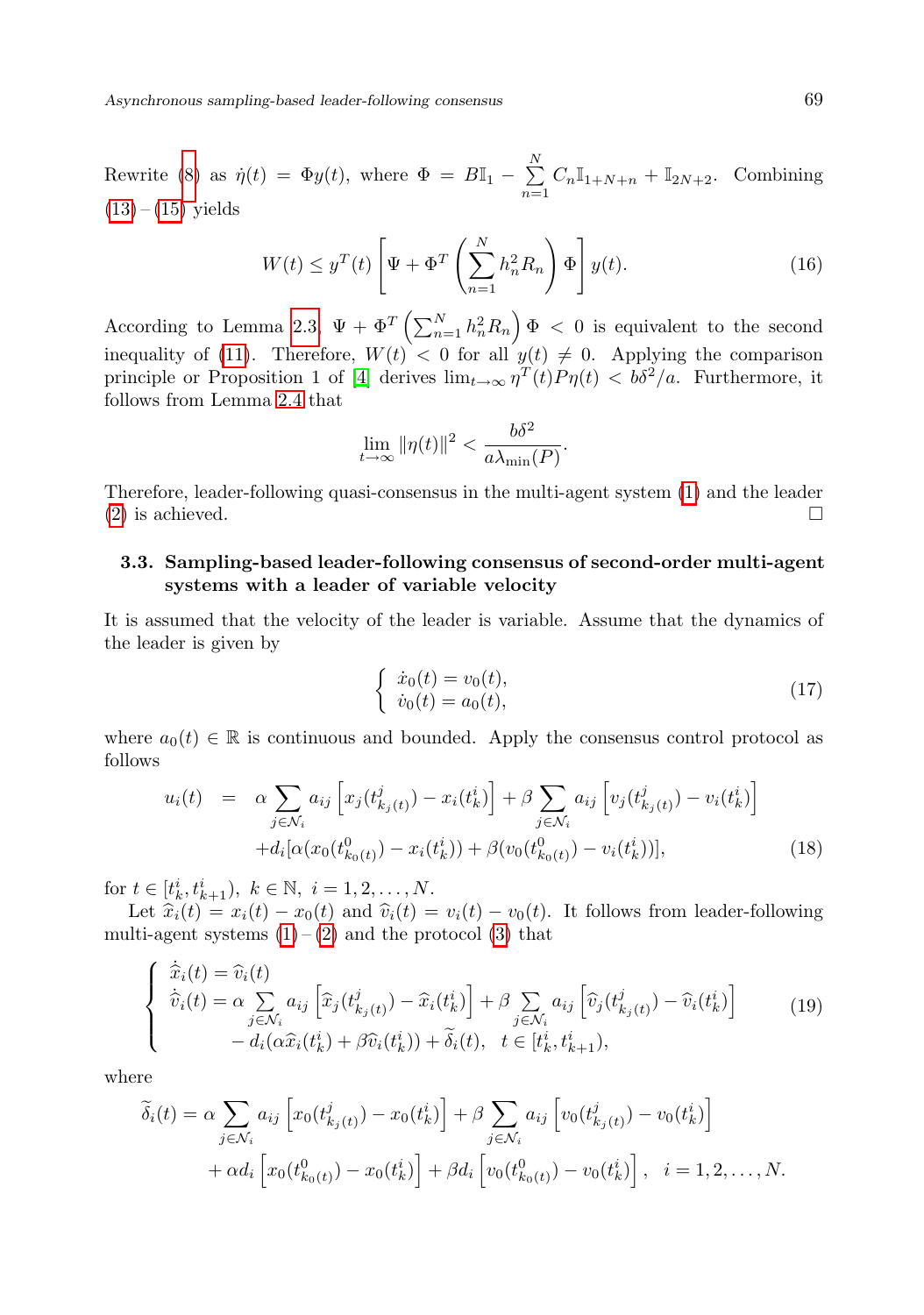Then, one can obtain the following compact system for  $t \geq 0$ ,

<span id="page-9-2"></span>
$$
\dot{\eta}(t) = B\eta(t) - \sum_{n=1}^{N} C_n \eta(t - \tau_n(t)) + \tilde{\Delta}(t)
$$
\n(20)

where

$$
\widetilde{\Delta}(t) = \left[ \begin{array}{c} 0_N \\ \widetilde{\delta}(t) \end{array} \right].
$$

<span id="page-9-0"></span>**Assumption 3.7.** Suppose that  $v_0(t)$  and  $a_0(t)$  are bounded.

<span id="page-9-1"></span>**Theorem 3.8.** Under Assumption [3.7,](#page-9-0)  $\delta(t)$  is bounded if  $t_{k+1}^i - t_k^i \leq h$  for  $i = 1, 2, ..., N$ ,  $k = 1, 2, \ldots$ , where h is a given constant.

P r o o f . The proof is similar to Theorem [3.5](#page-5-4) and thus is omitted here.

According to Theorem [3.8,](#page-9-1) there is a positive constant  $\tilde{\delta}$  satisfying  $\|\tilde{\delta}(t)\| \leq \tilde{\delta}$ . Similar to Theorem [3.6,](#page-6-1) the following result is a straightforward consequence.

**Theorem 3.9.** Suppose that Assumptions [3.4](#page-5-2) and [3.7](#page-9-0) hold. For given constants  $a > 0$ and  $h_n > 0$ , the trajectories of system [\(20\)](#page-9-2) exponentially converge into a compact set

$$
E = \left\{ e \in \mathbb{R}^{2N} \, \middle| \, \|e\| \le \sqrt{\frac{b\widetilde{\delta}^2}{a\lambda_{\min}(P)}} \right\}
$$

if there exist matrices  $P > 0$ ,  $Q_n > 0$ ,  $R_n > 0$ ,  $S_n$  and a constant  $b > 0$  such that

$$
\begin{bmatrix}\nR_n & S_n \\
* & R_n\n\end{bmatrix} > 0, \quad \begin{bmatrix}\n\Psi & \Phi^T \mathcal{R}_1 \\
* & -\mathcal{R}_2\n\end{bmatrix} < 0,\n\tag{21}
$$

where  $\Phi$ ,  $\Omega_n$ ,  $\Psi$ ,  $\mathcal{R}_1$  and  $\mathcal{R}_2$  are the same as Theorem [3.6,](#page-6-1)  $n = 1, 2, ..., N$ .

**Remark 3.10.** Since the protocols [\(3\)](#page-4-0) and [\(18\)](#page-8-0) are asynchronous,  $\delta(t)$  and  $\delta(t)$  usually can not vanish. That is, only quasi-consensus can be achieved for second-order multi-agent systems by employing asynchronous sampled-data controls. By adopting synchronous sampled-data control [\[13,](#page-15-1) [19,](#page-16-10) [35\]](#page-17-1), consensus can be reached for multi-agent systems.

## 4. NUMERICAL RESULTS

<span id="page-9-4"></span>Example 4.1. Leader-following quasi-consensus with a leader of constant velocity.

Without loss of generality, consider a multi-agent system composed of three agents with one dimension described by

<span id="page-9-3"></span>
$$
\begin{cases} \n\dot{x}_i(t) = v_i(t), \\ \n\dot{v}_i(t) = u_i(t), \quad i = 1, 2, 3,\n\end{cases}
$$
\n(22)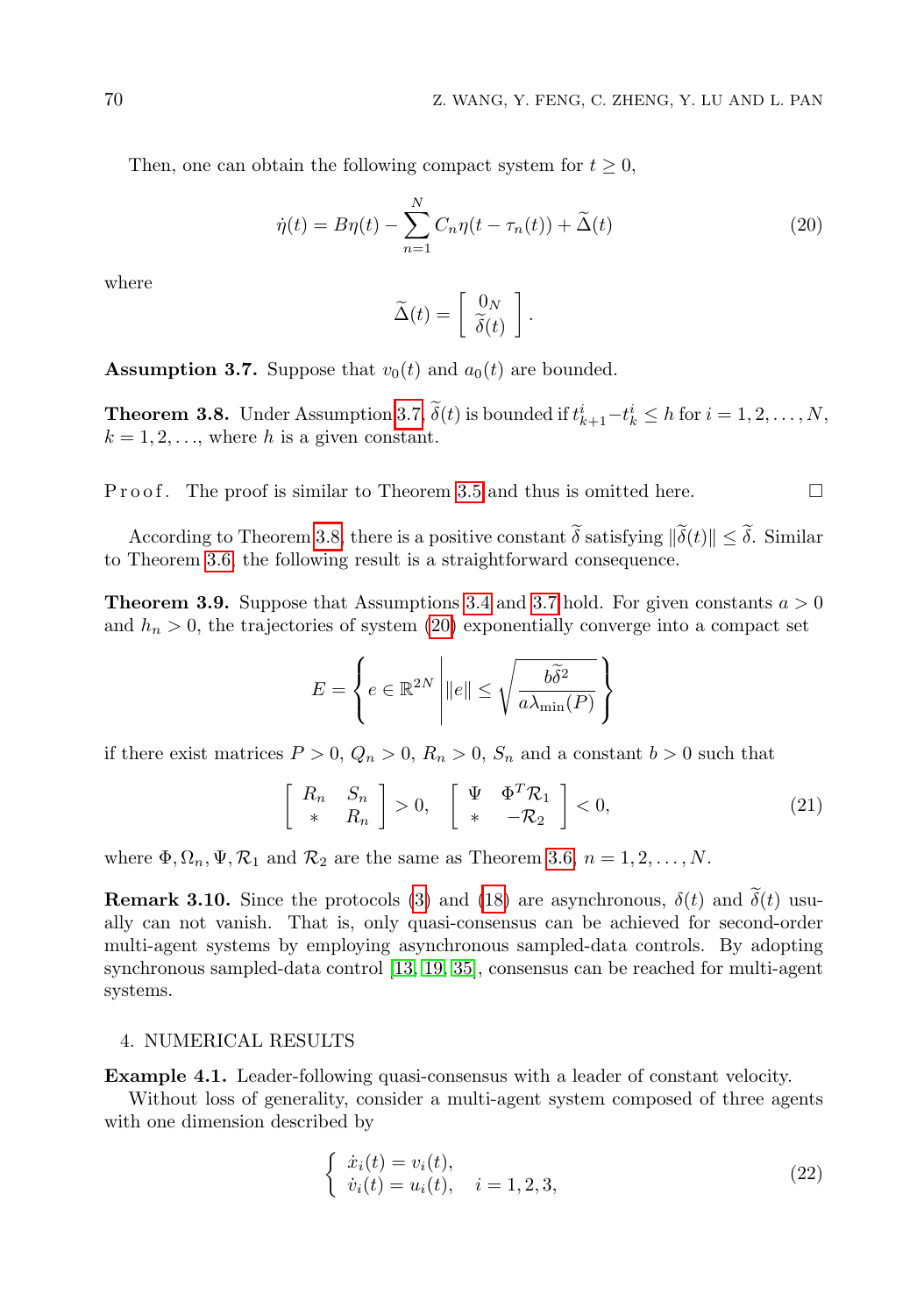where  $x_i(t), v_i(t)$  and  $u_i(t) \in \mathbb{R}$  are the position state, velocity state and control protocol of the ith agent, respectively.

The dynamics of the leader is given by

$$
\dot{x}_0(t) = 0.25.
$$

The interaction topology is a directed graph as shown in Figure [1](#page-10-0), where 0 represents the leader and 1, 2, 3 are the followers.



<span id="page-10-0"></span>Fig. 1. Directed graph of three agents.

By choosing all the weights as 1 and observing from Figure [1](#page-10-0), one has

$$
L = \begin{bmatrix} 1 & -1 & 0 \\ -1 & 1 & 0 \\ 0 & -1 & 1 \end{bmatrix} \text{ and } D = \begin{bmatrix} 0 \\ 1 \\ 0 \end{bmatrix}.
$$

Set  $\alpha = 0.5$ ,  $\beta = 0.8$  and  $a = 0.1$ . By solving LMI [\(11\)](#page-6-0), an allowable bound of sampling intervals is derived as  $h = 0.5277$ . For simplicity, asynchronous period sampling is considered. Therefore, we can choose sampling periods as  $h_1 = 0.5, h_2 = 0.4, h_3 = 0.3$ and  $h_0 = 0.1$  for the followers and the leader, respectively. Select the initial values  $x(0) = [20, -15, 10], v(0) = [8, 3, -15]$  and  $x_0(0) = 2$ . The evolutions of positions and velocities of the followers and the leader are shown in Figures [2](#page-10-1) and [3](#page-11-0).



<span id="page-10-1"></span>Fig. 2. Positions of four agents.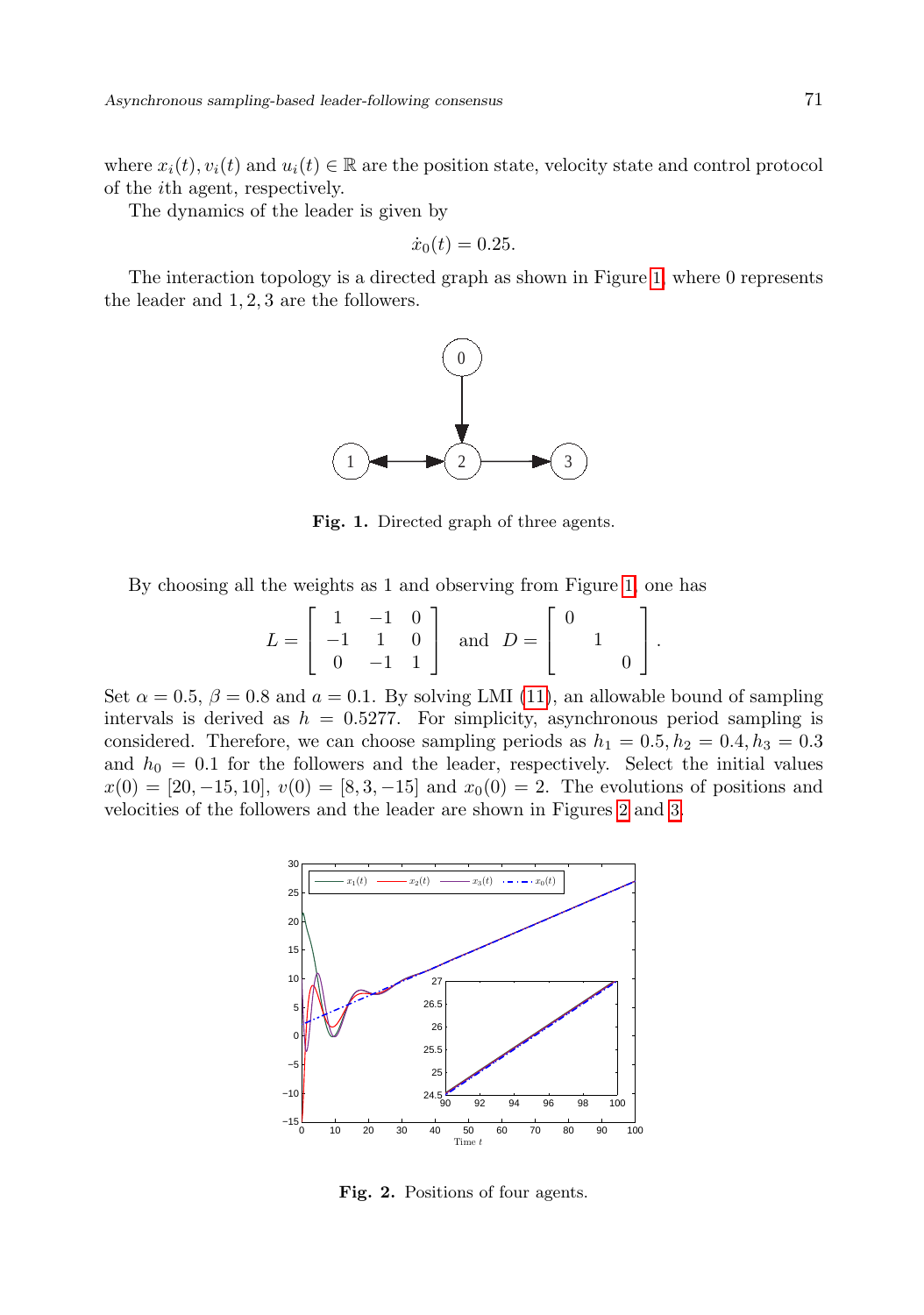

<span id="page-11-0"></span>Fig. 3. Velocities of four agents.

It follows from Figures [2](#page-10-1) and [3](#page-11-0) that the leader moves uniformly with a constant velocity  $v_0(t) \equiv 0.25$  but the followers vibrate near the leader. In particular, the position and velocity states of the followers vibrate in the bounded ranges of the position and velocity states of the leader, respectively.

The evolutions of position errors and velocity errors between the followers and the leader are shown in Figures [4](#page-11-1) and [5](#page-12-0).



<span id="page-11-1"></span>Fig. 4. Position errors of three agents.

As shown in Figures [4](#page-11-1) and [5](#page-12-0), the position errors and velocity errors between the leader and the followers tend towards the small neighborhoods of the origin. Therefore, leaderfollowing quasi-consensus in multi-agent systems is achieved.

Example 4.2. Leader-following quasi-consensus with a leader of variable velocity.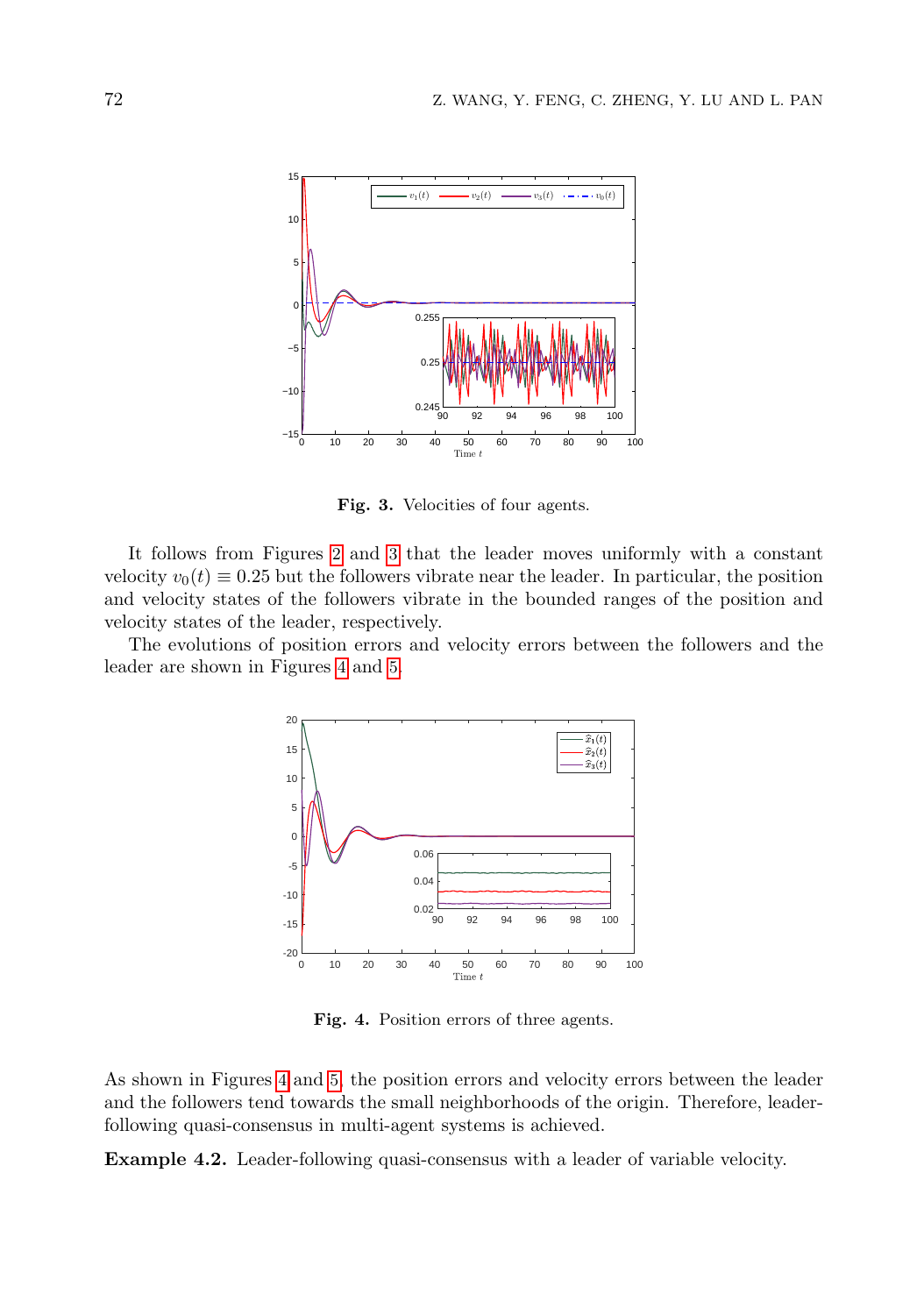

Fig. 5. Velocity errors of three agents.

Consider a leader-following multi-agent system composed of three follower agents and one leader as shown in Figure [1](#page-10-0). The dynamics of three follower agents are described by [\(22\)](#page-9-3). The dynamics of the leader is given by

<span id="page-12-0"></span>
$$
\begin{cases} \n\dot{x}_0(t) = v_0(t), \\ \n\dot{v}_0(t) = a_0(t), \n\end{cases} \n\tag{23}
$$

where the variable velocity is chosen as  $v_0(t) = \sin(t) + \frac{t}{t+1}$ . Therefore, Assumptions [3.4](#page-5-2) and [3.7](#page-9-0) hold. Take the same parameters as Example [4.1.](#page-9-4) The initial values for the followers and the leader are selected as  $x(0) = [15, -20, 5], v(0) = [-10, 5, 15]$  and  $x_0(0) = 10, v_0(0) = 0$ , respectively. The evolutions of positions and velocities of the followers and the leader are shown in Figures [6](#page-12-1) and [7](#page-13-0).



<span id="page-12-1"></span>Fig. 6. Positions of four agents.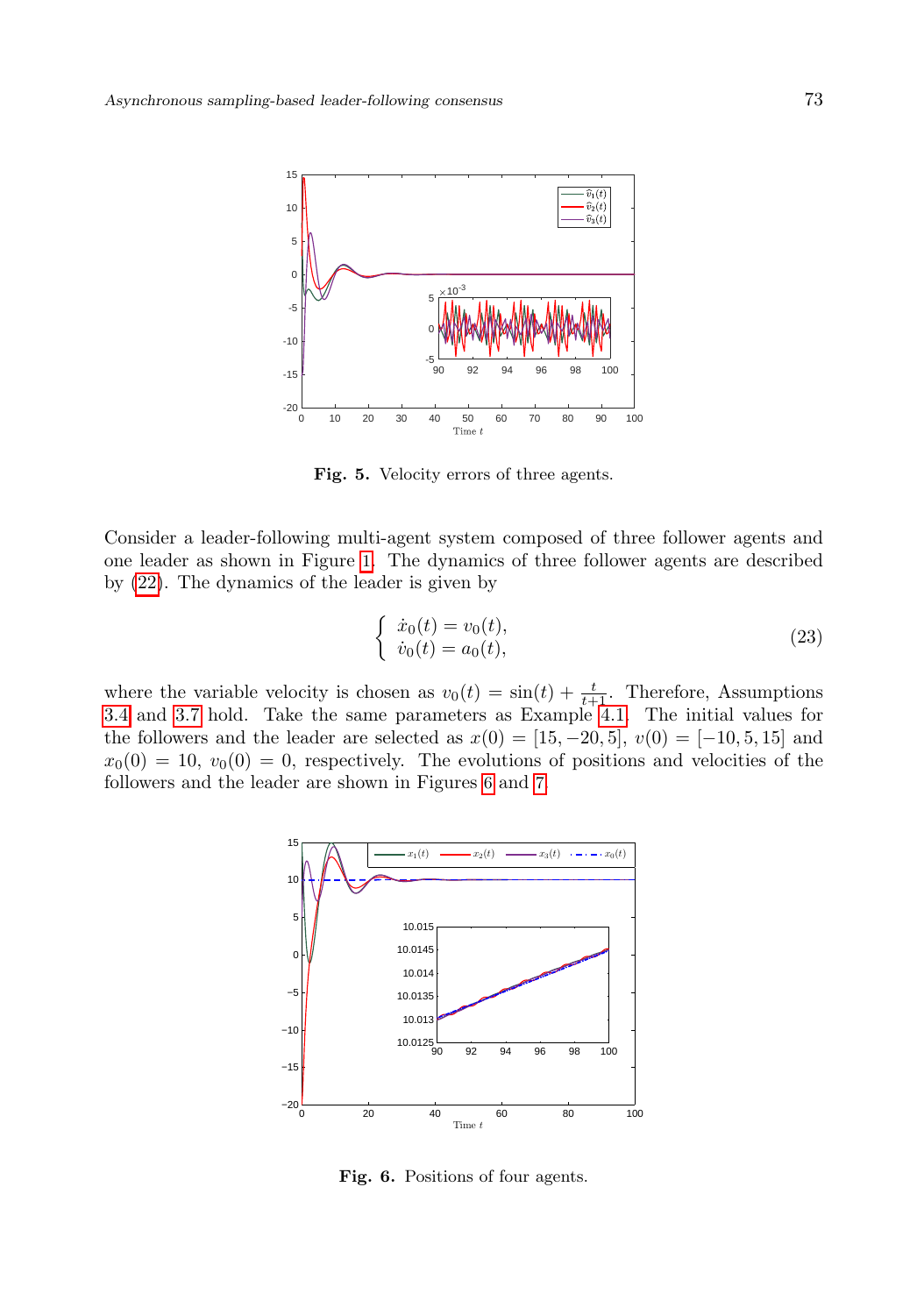

<span id="page-13-0"></span>Fig. 7. Velocities of four agents.

The evolutions of position errors and velocity errors between the followers and the leader are shown in Figures [8](#page-13-1) and [9](#page-14-2).



<span id="page-13-1"></span>Fig. 8. Position errors of three agents.

It follows from Figures [6](#page-12-1) and [7](#page-13-0) that the leader moves with a variable velocity but the followers gradually move near the leader. By Figures [8](#page-13-1) and [9](#page-14-2), the states of the followers converge into the bounded ranges of the states of the leader ultimately. In other words, leader-following quasi-consensus is reached for multi-agent systems with a leader of variable velocity.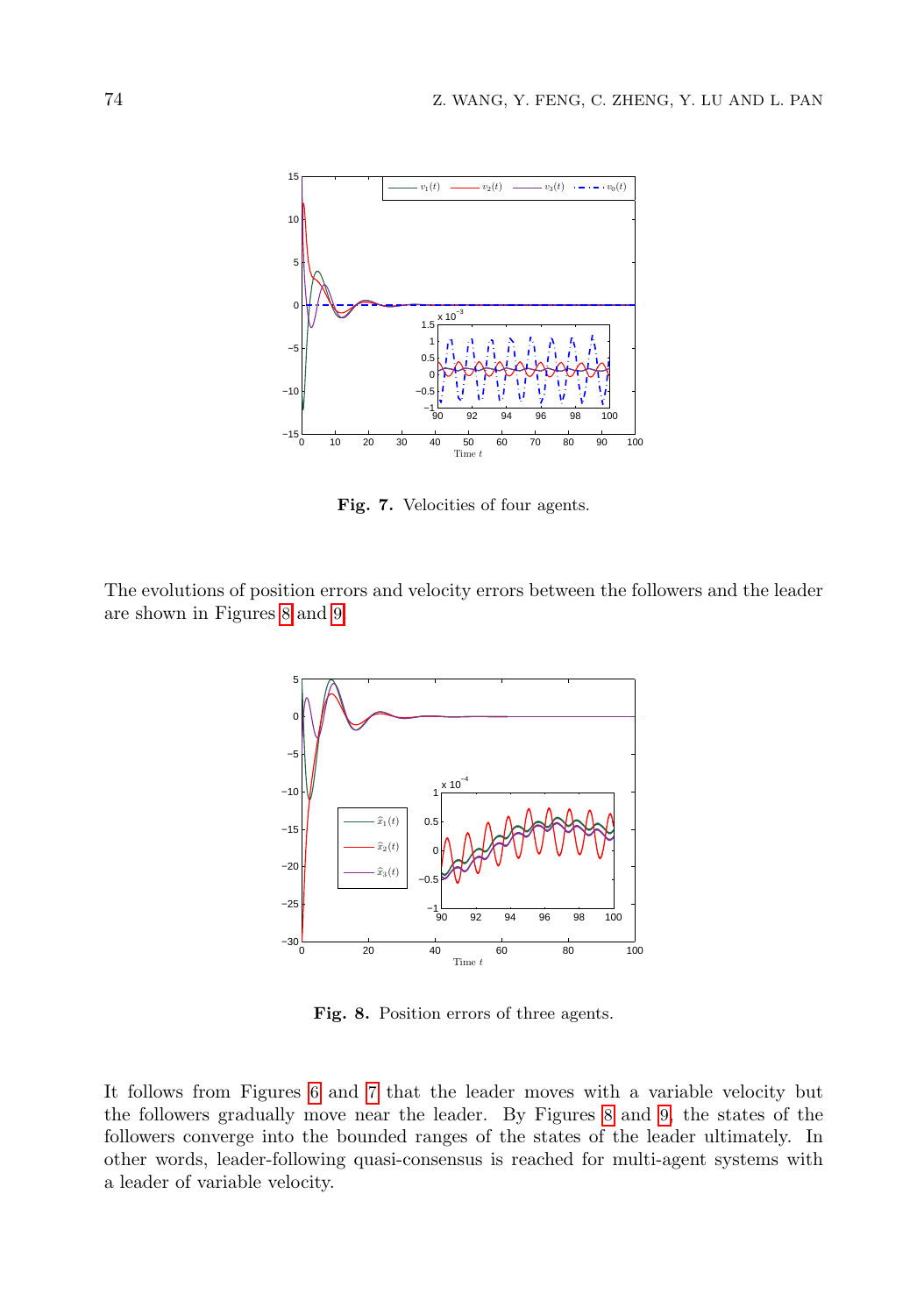

<span id="page-14-2"></span>Fig. 9. Velocity errors of three agents.

#### 5. CONCLUSION

In this paper, the leader-following consensus problem is investigated for second-order multi-agent systems with both constant velocity leader and variable velocity leader. Based on a precondition that all the agents have different sampling instants with each other, the asynchronous sampled-data protocols are proposed. Some sufficient conditions for leader-following quasi-consensus are obtained. All the follower agents can track the leader with a bounded range in leader-following multi-agent systems. Numerical simulations show the effectiveness of the theoretical results.

## ACKNOWLEDGEMENT

This work was jointly supported by the National Natural Science Foundation of China under Grant nos. 61304169, 61503198 and 61503196, the Natural Science Foundation of the Higher Education Institutions of Jiangsu Province of China under Grant no. 17KJD110006, and the Natural Science Foundation of Jiangsu Province of China under Grant nos. BK20130857, BK20130779 and BK20150827.

(Received June 1, 2017)

#### **REFERENCES**

- <span id="page-14-1"></span>[1] S. Boyd, L. El Ghaoui, E. Feron, and V. Balakrishnan: Linear Matrix Inequalities in System and Control Theory. SIAM, Philadelphia 1994. [DOI:10.1137/1.9781611970777](http://dx.doi.org/10.1137/1.9781611970777)
- <span id="page-14-0"></span>[2] Y. Chen, H. Dong, J. Lü, X. Sun, and K. Liu: Robust consensus of nonlinear multiagent systems with switching topology and bounded noises. IEEE Trans. Cybern. 46 (2016), 6, 1276–1285. [DOI:10.1109/tcyb.2015.2448574](http://dx.doi.org/10.1109/tcyb.2015.2448574)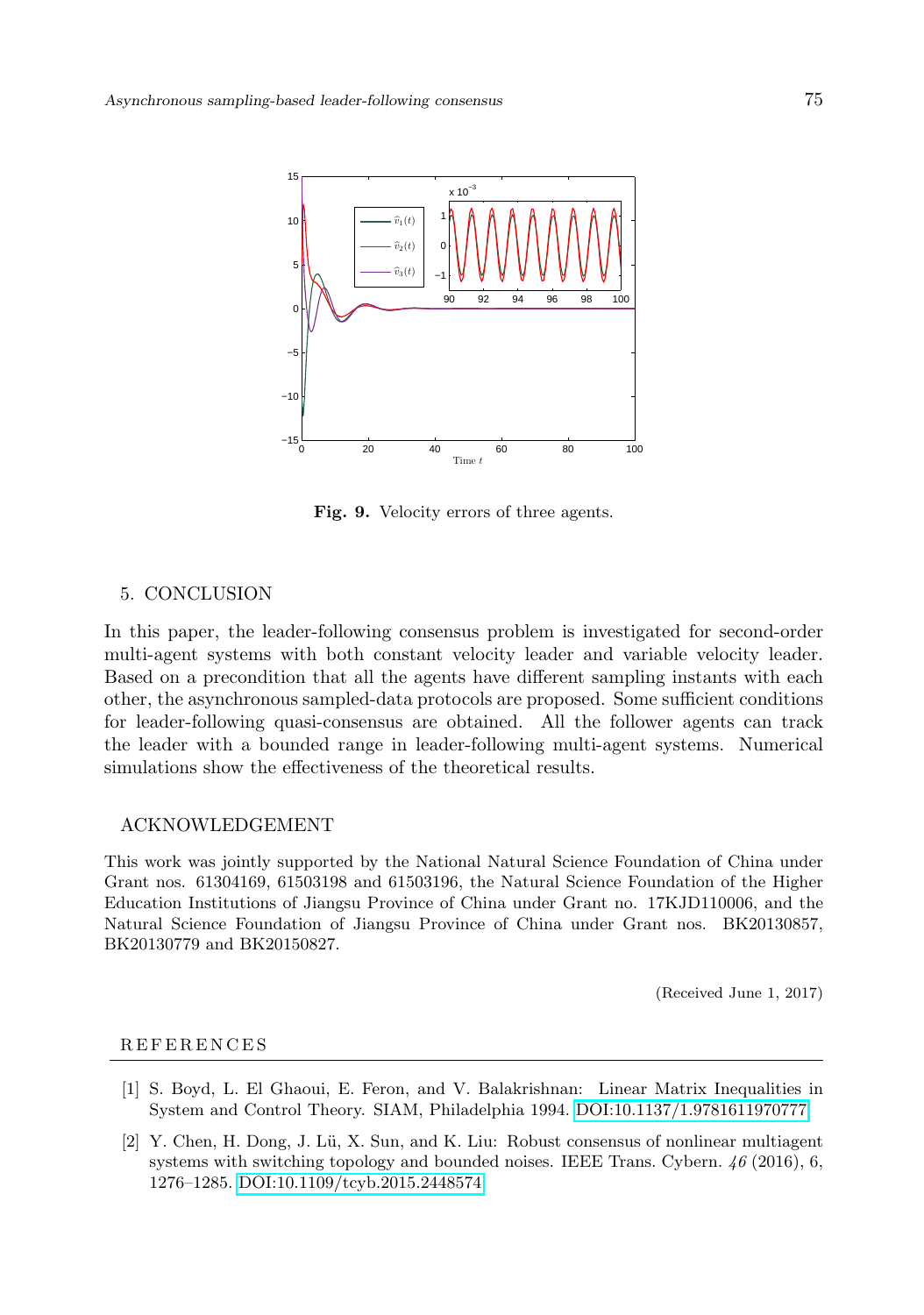- <span id="page-15-10"></span>[3] L. Ding and W. X. Zheng: Consensus tracking in heterogeneous nonlinear multi-agent networks with asynchronous sampled-data communication. Syst. Control Lett. 96 (2016), 151–157. [DOI:10.1016/j.sysconle.2016.08.001](http://dx.doi.org/10.1016/j.sysconle.2016.08.001)
- <span id="page-15-15"></span>[4] E. Fridman and M. Dambrine: Control under quantization, saturation and delay: An LMI approach. Automatica 45 (2009), 10, 2258–2264. [DOI:10.1016/j.automatica.2009.05.020](http://dx.doi.org/10.1016/j.automatica.2009.05.020)
- <span id="page-15-7"></span>[5] Y. Gao and L. Wang: Sampled-data based consensus of continuous-time multi-agent systems with time-varying topology. IEEE Trans. Automat. Contr. 56 (2011), 5, 1226– 1231. [DOI:10.1109/tac.2011.2112472](http://dx.doi.org/10.1109/tac.2011.2112472)
- <span id="page-15-9"></span>[6] Y. Gao, M. Zuo, T. Jiang, J. Du, and J. Ma: Asynchronous consensus of multiple second-order agents with partial state information. Int. J. Syst. Sci. 44 (2013), 5, 966– 977. [DOI:10.1080/00207721.2011.651171](http://dx.doi.org/10.1080/00207721.2011.651171)
- <span id="page-15-13"></span>[7] K. Gu, V. L. Kharitonov, and J. Chen: Stability of Time-Delay Systems. Birkhäuser, Boston 2003. [DOI:10.1007/978-1-4612-0039-0](http://dx.doi.org/10.1007/978-1-4612-0039-0)
- <span id="page-15-2"></span>[8] Z.-H. Guan, F.-L. Sun, Y.-W. Wang, and T. Li: Finite-time consensus for leader-following second-order multi-agent networks. IEEE Trans. Circuits Syst. I: Regul. Pap. 59 (2012), 11, 2646–2654. [DOI:10.1109/tcsi.2012.2190676](http://dx.doi.org/10.1109/tcsi.2012.2190676)
- <span id="page-15-11"></span>[9] W. He, G. Chen, Q.-L. Han, W. Du, J. Cao, and F. Qian: Multi-agent systems on multilayer networks: Synchronization analysis and network design. IEEE Trans. Syst. Man Cybernet.: Syst. 47 (2017), 7, 1655–1667. [DOI:10.1109/tsmc.2017.2659759](http://dx.doi.org/10.1109/tsmc.2017.2659759)
- <span id="page-15-12"></span>[10] W. He, F. Qian, J. Lam, G. Chen, Q.-L. Han, and J. Kurths: Quasi-Synchronization of heterogeneous dynamic networks via distributed impulsive control: Error estimation, optimization and design. Automatica  $62$  (2015), 249–262. [DOI:10.1016/j.automatica.2015.09.028](http://dx.doi.org/10.1016/j.automatica.2015.09.028)
- <span id="page-15-8"></span>[11] W. He, B. Zhang, Q.-L. Han, F. Qian, J. Kurths, and J. Cao: Leader-following consensus of nonlinear multiagent systems with stochastic sampling. IEEE Trans. Cybern. 47 (2017), 2, 327–338.
- <span id="page-15-3"></span>[12] G. Hu: Robust consensus tracking of a class of second-order multi-agent dynamic systems. Syst. Control Lett. 61 (2012), 1, 134–142. [DOI:10.1016/j.sysconle.2011.10.004](http://dx.doi.org/10.1016/j.sysconle.2011.10.004)
- <span id="page-15-1"></span>[13] N. Huang, Z. Duan, and G. R. Chen: Some necessary and sufficient conditions for consensus of second-order multi-agent systems with sampled position data. Automatica 63 (2016), 148–155. [DOI:10.1109/chicc.2016.7554607](http://dx.doi.org/10.1109/chicc.2016.7554607)
- <span id="page-15-4"></span>[14] Y. Hong, G. Chen, and L. Bushnell: Distributed observers design for leaderfollowing control of multi-agent networks. Automatica 44 (2008), 3, 846–850. [DOI:10.1016/j.automatica.2007.07.004](http://dx.doi.org/10.1016/j.automatica.2007.07.004)
- <span id="page-15-5"></span>[15] Y. Hong, J. Hu, and L. Gao: Tracking control for multi-agent consensus with an active leader and variable topology. Automatica 42 (2006), 7, 1177–1182. [DOI:10.1016/j.automatica.2006.02.013](http://dx.doi.org/10.1016/j.automatica.2006.02.013)
- <span id="page-15-14"></span>[16] R. A. Horn and C. R. Johnson: Matrix Analysis. Secod edition. Cambridge University Press, New York 2013.
- <span id="page-15-0"></span>[17] Z. Li, W. Ren, X. Liu, and L. Xie: Distributed consensus of linear multiagent systems with adaptive dynamic protocols. Automatica 49 (2013), 1986–1995. [DOI:10.1016/j.automatica.2013.03.015](http://dx.doi.org/10.1016/j.automatica.2013.03.015)
- <span id="page-15-6"></span>[18] X. Liu, D. W. Ho, J. Cao, and W. Xu: Discontinuous observers design for finite-time consensus of multiagent systems with external disturbances. IEEE Trans. Neural Netw. Learn Syst. 28 (2017), 11, 2826–2830. [DOI:10.1109/tnnls.2016.2599199](http://dx.doi.org/10.1109/tnnls.2016.2599199)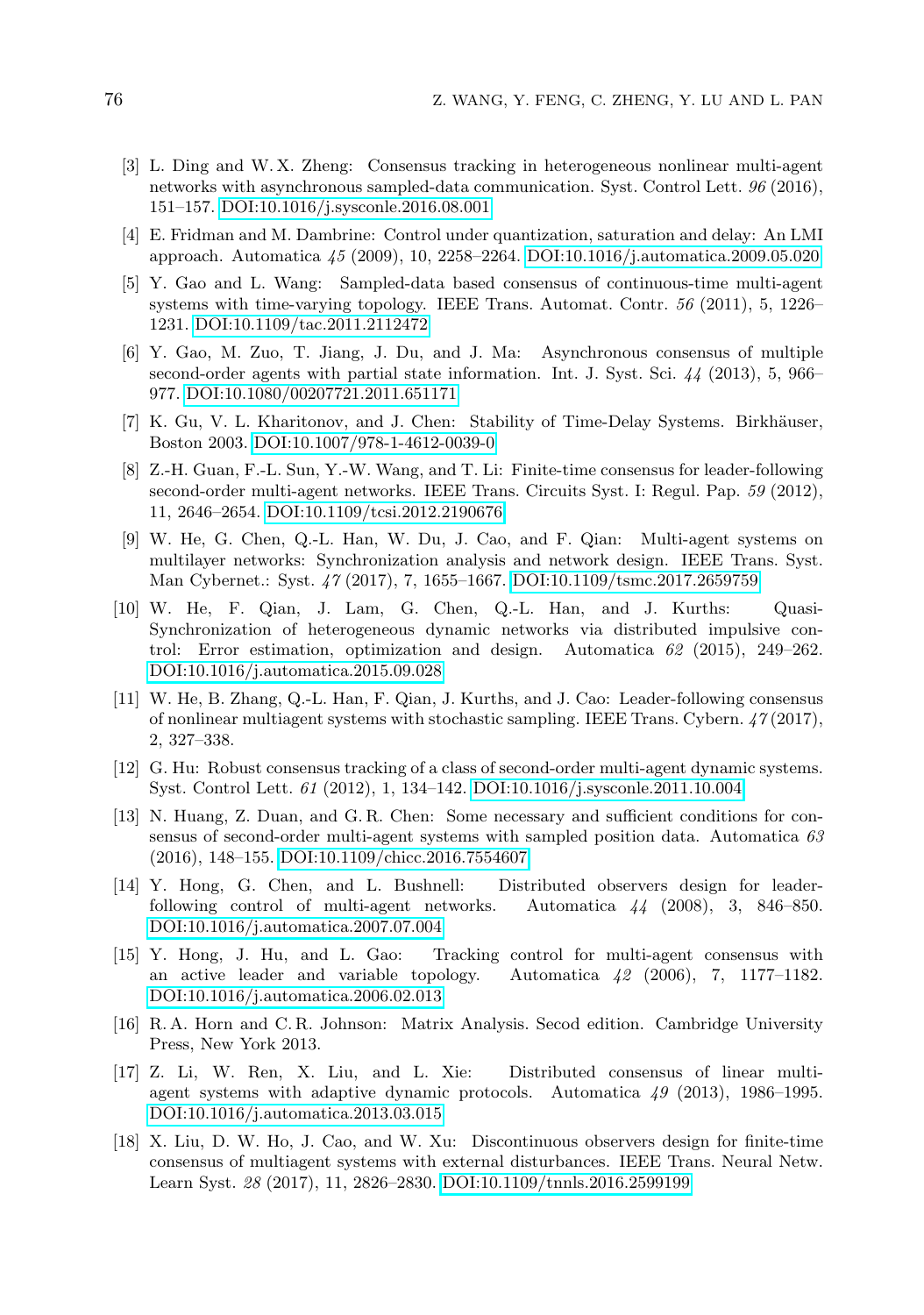- <span id="page-16-10"></span>[19] Y. Liu, Y. Zhao, and Z. Shi: Sampled-data based consensus for multiple harmonic oscillators with directed switching topology. J. Franklin Inst. 354 (2017), 3519–3539. [DOI:10.1016/j.jfranklin.2017.02.025](http://dx.doi.org/10.1016/j.jfranklin.2017.02.025)
- <span id="page-16-0"></span>[20] R. Olfati-Saber and R. M. Murray: Consensus problems in networks of agents with switching topology and time-delays. IEEE Trans. Automat. Contr. 49 (2004), 9, 1520– 1533. [DOI:10.1109/tac.2004.834113](http://dx.doi.org/10.1109/tac.2004.834113)
- <span id="page-16-15"></span>[21] P. Park, J.W. Ko, and C. Jeong: Reciprocally convex approach to stability of systems with time-varying delays. Automatica 47 (2011), 1, 235–238. [DOI:10.1016/j.automatica.2010.10.014](http://dx.doi.org/10.1016/j.automatica.2010.10.014)
- <span id="page-16-7"></span>[22] K. Peng and Y. Yang: Leader-following consensus problem with a varyingvelocity leader and time-varying delays. Physica A 388 (2009), 2-3, 193–208. [DOI:10.1016/j.physa.2008.10.009](http://dx.doi.org/10.1016/j.physa.2008.10.009)
- <span id="page-16-1"></span>[23] W. Ren and R.W. Beard: Consensus seeking in multiagent systems under dynamically changing interaction topologies. IEEE Trans. Automat. Contr. 50 (2005), 5, 655–661. [DOI:10.1109/tac.2005.846556](http://dx.doi.org/10.1109/tac.2005.846556)
- <span id="page-16-2"></span>[24] W. Ren: On consensus algorithms for double-integrator dynamics. IEEE Trans. Automat. Contr. 53 (2008), 6, 1503–1509. [DOI:10.1109/tac.2008.924961](http://dx.doi.org/10.1109/tac.2008.924961)
- <span id="page-16-3"></span>[25] J. H. Seo, H. Shim, and J. Back: Consensus of high-order linear systems using dynamic output feedback compensator: Low gain approach. Automatica 45 (2009), 11, 2659–2664. [DOI:10.1016/j.automatica.2009.07.022](http://dx.doi.org/10.1016/j.automatica.2009.07.022)
- <span id="page-16-11"></span>[26] B. Shen, Z. Wang, and X. Liu: Sampled-data synchronization control of dynamical networks with stochastic sampling. IEEE Trans. Automat. Contr. 57 (2012), 10, 2644– 2650. [DOI:10.1109/tac.2012.2190179](http://dx.doi.org/10.1109/tac.2012.2190179)
- <span id="page-16-8"></span>[27] Q. Song, J. Cao, and W. Yu: Second-order leader-following consensus of nonlinear multi-agent systems via pinning control. Syst. Control Lett. 59 (2010), 9, 553–562. [DOI:10.1016/j.sysconle.2010.06.016](http://dx.doi.org/10.1016/j.sysconle.2010.06.016)
- <span id="page-16-5"></span>[28] G. Wen, Z. Duan, W. Yu, and G. Chen: Consensus in multi-agent systems with communication constraints. Int. J. Robust Nonl. Contr. 22 (2012), 2, 170–182. [DOI:10.1002/rnc.1687](http://dx.doi.org/10.1002/rnc.1687)
- <span id="page-16-9"></span>[29] Z. Wang and J. Cao: Quasi-consensus of second-order leader-following multi-agent systems. IET Contr. Theory Appl. 6 (2012), 4, 545–551. [DOI:10.1049/iet-cta.2011.0198](http://dx.doi.org/10.1049/iet-cta.2011.0198)
- <span id="page-16-13"></span>[30] Z. Wang, G. Jiang, W. Yu, W. He, J. Cao, and M. Xiao: Synchronization of coupled heterogeneous complex networks. J. Franklin Inst. 354 (2017), 10, 4102–4125. [DOI:10.1016/j.jfranklin.2017.03.006](http://dx.doi.org/10.1016/j.jfranklin.2017.03.006)
- <span id="page-16-12"></span>[31] F. Xiao, and L. Wang: Asynchronous consensus in continuous-time multi-agent systems with switching topology and time-varying delays. IEEE Trans. Automat. Contr. 53 (2008), 8, 1804–1816. [DOI:10.1109/tac.2008.929381](http://dx.doi.org/10.1109/tac.2008.929381)
- <span id="page-16-4"></span>[32] W. Yu, G. Chen, and M. Cao: Some necessary and sufficient conditions for secondorder consensus in multi-agent dynamical systems. Automatica 46 (2010), 8, 1089–1095. [DOI:10.1016/j.automatica.2010.03.006](http://dx.doi.org/10.1016/j.automatica.2010.03.006)
- <span id="page-16-6"></span>[33] W. Yu, G. Chen, M. Cao, and J. Kurths: Second-order consensus for multiagent systems with directed topologies and nonlinear dynamics. IEEE Trans. Syst. Man Cybern. B: Cybern. 40 (2010), 3, 881–891. [DOI:10.1109/tsmcb.2009.2031624](http://dx.doi.org/10.1109/tsmcb.2009.2031624)
- <span id="page-16-14"></span>[34] W. Yu, G. Chen, M. Cao, and W. Ren: Delay-induced consensus and quasi-consensus in multi-agent dynamical systems. IEEE Trans. Circuits Syst. I: Regul. Pap. 60 (2013), 10, 2679–2687. [DOI:10.1109/tcsi.2013.2244357](http://dx.doi.org/10.1109/tcsi.2013.2244357)